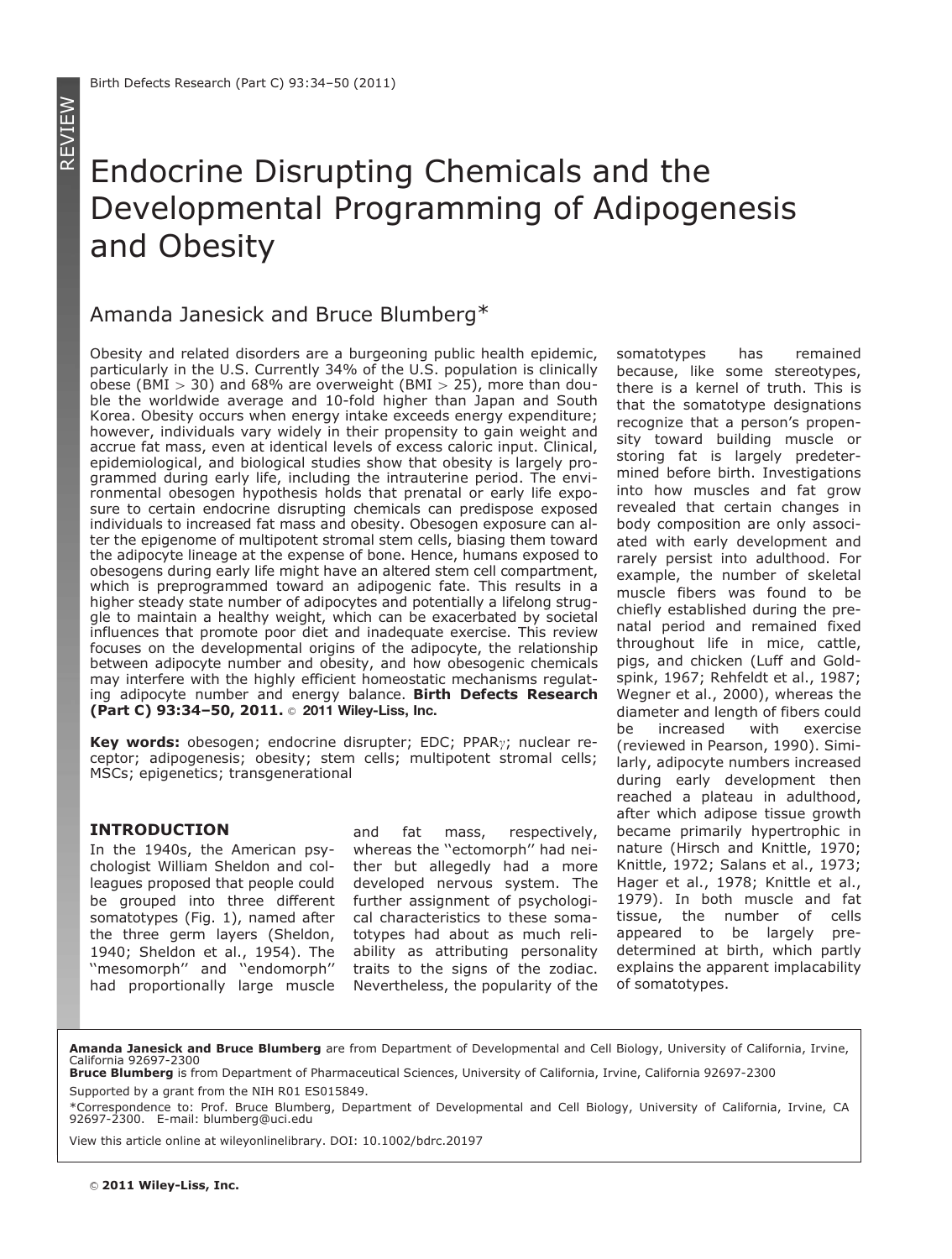

Figure 1. Depiction of the three classical somatotypes (from left to right): ectomorph, mesomorph, and endomorph.

Not surprisingly, such revelations about muscle growth engendered intense research in agricultural science aimed toward developing particular properties of muscle fibers in livestock that improved the amount, texture, taste, and color of meat (Klont et al., 1998). Researchers in adipose biology still maintained a high level of interest in the factors that increase proliferation and differentiation of fat cells; however, this was seemingly uncoupled from the human predisposition to certain somatotypes. Concurrent with this shift, obesity research became fairly detached from the adipocyte itself, focusing more on broader subjects of human behavior, basal metabolic rate (as measured by heat production and energy consumption) and environment (nutrition and exercise). In the 1990s, adipose tissue was reconnected to human physiology, largely instigated by the discovery of leptin (Zhang et al., 1994) and

the peroxisome proliferator-activated receptor gamma (PPAR<sub> $\gamma$ </sub>) (Tontonoz et al., 1994). It became recognized that adipose tissue is an endocrine/paracrine organ and a central regulator of metabolism (reviewed in Mohamed-Ali et al., 1998; Kershaw and Flier, 2004). Leptin is a protein hormone that is produced in adipocytes and acts in the ventromedial hypothalamus to regulate energy balance (reviewed in Ahima and Flier, 2000). Generally speaking, each individual has a ''personal leptin threshold.'' When leptin levels exceed this threshold, the brain senses energy sufficiency and inhibits the fat storage program (reviewed in Lustig, 2006). Leptin decreases expression of PPAR $\gamma$  in adipocytes, whereas activation of PPAR<sub> $\gamma$ </sub> increases leptin expression (reviewed in Rosen et al., 2000; Spiegelman and Flier, 2001). Insulin increases both the expression of PPAR $\gamma$  and the generation of endogenous PPAR $\gamma$  ligands in adipocytes, thereby increasing

triglyceride storage and adipocyte size (reviewed in Spiegelman and Flier, 2001). This new adipocytecentric view fostered progress in the understanding of signaling pathways underlying adipogenesis (Rosen and MacDougald, 2006; Kirchner et al., 2010) and how dysregulation within the adipocyte leads to metabolic disease (de Ferranti and Mozaffarian, 2008; Vazquez-Vela et al., 2008).

However, what remains missing is an understanding of prenatal and early life determinants of adipocyte number and morphology, as well as how these relate to metabolic setpoints and the largely unchangeable nature of body composition. Adipose tissue is indeed an organ, albeit a distributed one (Wertheimer and Shapiro, 1948) and must be considered in this light. Advances in stem cell biology and epigenetics allow for a greater understanding of how adipogenesis is regulated and may reveal the molecular basis underlying the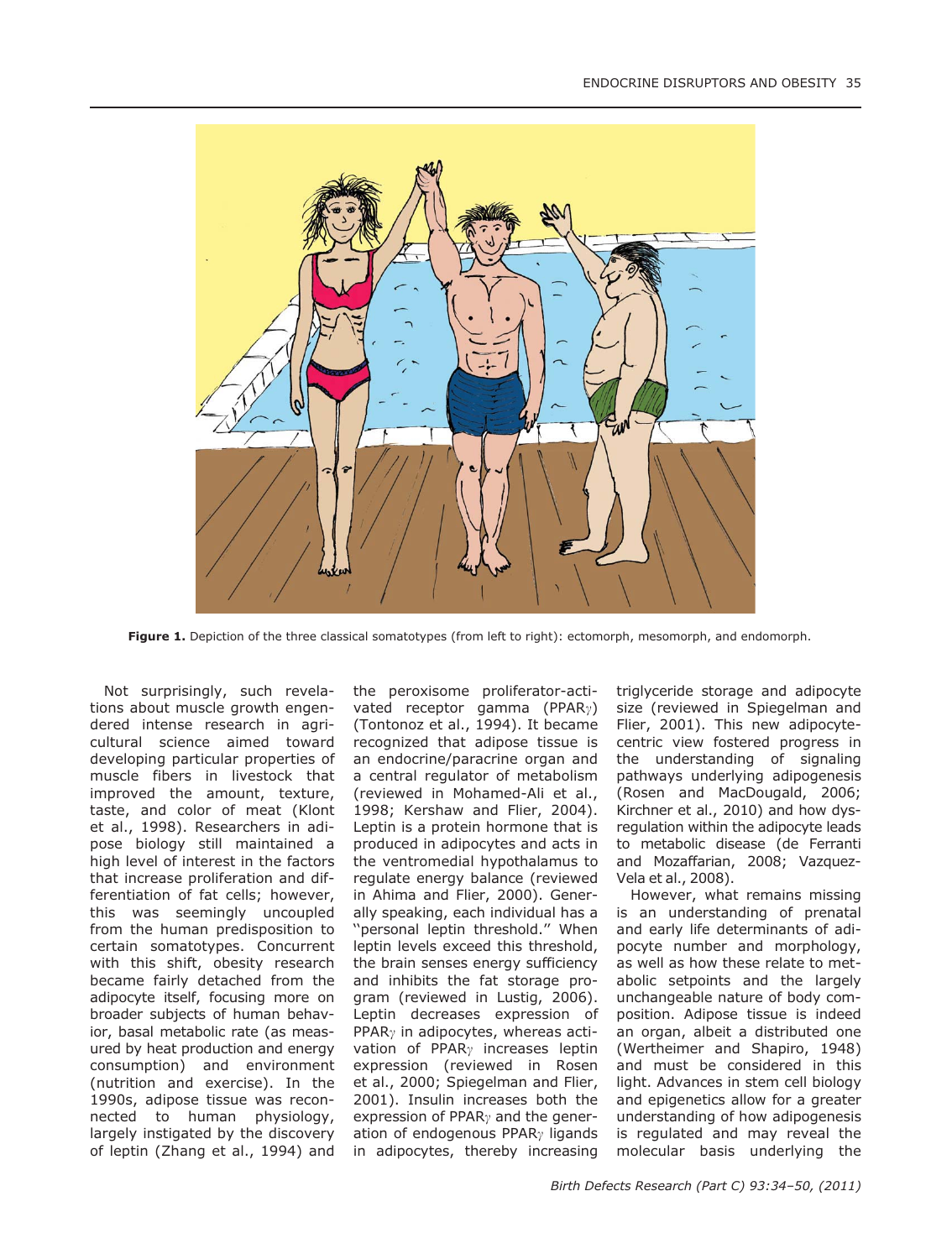apparent human somatotypes insofar as they exist. In this review, we discuss current concepts about prenatal and early life programming of adipose tissue size and composition, why adipose tissue tends to be resistant to persistent reductions in mass, and how prenatal exposure to obesogenic endocrine disrupting compounds can program the fetus toward an obese, ''endomorphic'' phenotype.

#### THE OBESOGEN HYPOTHESIS

In 2006, we put forth the ''obesogen hypothesis'' (Grun and Blumberg, 2006), which proposed the existence of endocrine disrupting chemicals (EDCs) that could influence adipogenesis and obesity and that these might be important, yet hitherto unsuspected players in the obesity epidemic. ''Obesogens'' are defined functionally as chemicals (natural, pharmaceutical, or xenobiotic) that promote obesity by increasing the number of fat cells or the storage of fat into existing fat cells. Obesogens can also act on adipocytes indirectly by changing the basal metabolic rate, by shifting energy balance to favor the storage of calories, and by altering hormonal control of appetite and satiety (reviewed in Grun and Blumberg, 2009a,b; Janesick and Blumberg, 2011, in press; Blumberg, in press). Although the obesogen hypothesis was initially controversial, many obesogenic chemicals have been identified in recent years, underscoring the relevance of this novel model. Estrogens such as diethylstilbesterol and genistein (Newbold et al., 2009), organotins such as tributyltin (Grun et al., 2006), perfluorooctanoates (Hines et al., 2009), and bisphenol A (Rubin et al., 2001) are known to be obesogenic in animals. A variety of chemicals have been shown to increase adipogenesis in preadipocyte cell lines such as murine 3T3-L1 cells and in primary multipotent mesenchymal stem cells (Lehmann et al., 1995; Grun et al., 2006; Feige et al., 2007; Yang et al., 2007; Saito et al., 2009; Kirchner et al.,

2010; Park et al., 2010; Sargis et al., 2010; Styner et al., 2010; Zhang et al., 2010).

Recent human epidemiological studies have linked the presence of xenobiotic chemicals with increased body mass in humans. For example, the presence of mono-benzyl and mono-ethyl-hexyl phthalate metabolities in urine is associated with increased waist diameter in men (Stahlhut et al., 2007; Hatch et al., 2008). The presence of hexachlorobenzene in umbilical cord blood, independent of whether the mother is overweight, is associated with increased BMI (Smink et al., 2008). Diethylstilbesterol in cord blood was associated with increased BMI in young children, and this effect was exacerbated by maternal smoking (Verhulst et al., 2009). This result was also supported by evidence that higher serum concentration of DDE in mothers was linked to increased weight and BMI in adult female offspring (Karmaus et al., 2009).

In addition to these xenobiotic chemicals, several classes of pharmaceuticals are associated with increased body mass in humans. These include atypical anti-psychotic drugs such as olanzapine (Nemeroff, 1997), selective serotonin reuptake inhibitors (Fava, 2000), tricyclic antidepressants (Berken et al., 1984), and thiazolidinedione anti-diabetic drugs (Larsen et al., 2003; Rubenstrunk et al., 2007). Although, it should be noted that most clinical and epidemiological studies are necessarily only correlational, animal and cell culture models have informed these studies by providing mechanisms through which chemicals might act to create the obesity in humans. For example, thiazolidinediones and phthalates are known to act through the nuclear receptor peroxisome proliferator activated receptor gamma (PPAR $\gamma$ ), the dominant regulator of adipogenesis (Evans et al., 2004; Tontonoz and Spiegelman, 2008). Although direct obesogenic effects of chemicals have been observed in animals and humans, the more interesting possibility is that EDC exposure can exert effects during the prenatal period that predispose humans to obesity later in life.

### OBESOGENS AND THE DEVELOPMENTAL ORIGINS OF HEALTH AND DISEASE

Current ideas concerning obesogen actions on the endocrine system and hypothalamic-pituitaryadrenal axis have been reviewed recently (Grun and Blumberg, 2009a,b) and will not be emphasized here. Instead, we will focus on the effects of EDCs (Diamanti-Kandarakis et al., 2009) known or suspected to alter the developmental programming of adipogenesis and obesity. EDC exposure can, in principle, predispose an exposed individual to obesity through a variety of mechanisms that act during the specification, differentiation, and maintenance of adipocytes. EDCs can alter gene expression both by modulating developmental signaling pathways directly and by promoting epigenetic changes that produce stably inherited changes in gene expression. Clinical, epidemiological, and experimental studies show that some of the origins of obesity can be traced back to the intrauterine period. The developing fetus responds to suboptimal conditions during sensitive developmental windows by producing structural and functional changes in cells, tissues and organ systems—the concept of fetal programming, or more appropriately, the developmental origins of health and disease (DOHaD) (Gluckman and Hanson, 2004). Epigenetic changes programmed during times of developmental plasticity in adipocyte development are heritable manifestations of environmental exposures whether they are nutritional, physiological, or chemical. Epigenetic changes resulting from EDC exposure could foster the type of swift change in the metabolic profile of a population that has been observed in the United States in recent years (Flegal et al., 2010). Moreover, once an individual becomes obese, it is difficult to lose weight and sustain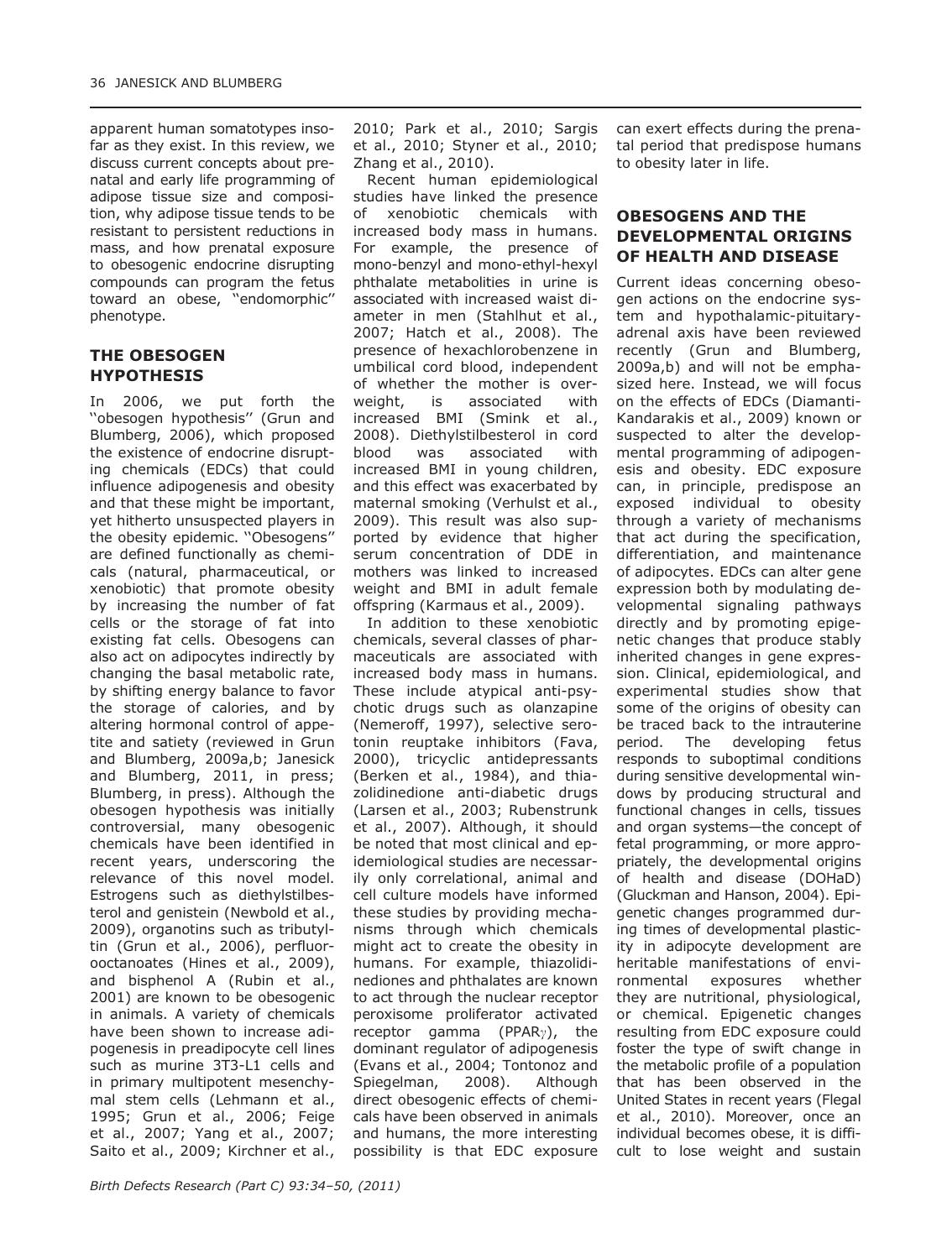weight loss due to highly efficient homeostatic mechanisms regulating energy balance (Butte et al., 2007; Muhlhausler and Smith, 2009).

#### ORIGIN AND ESTABLISHMENT OF THE ADIPOCYTE COMPARTMENT

Adipogenesis is a differentiation event in the mesodermal lineage wherein multipotent stromal stem cells (MSCs, otherwise known as mesenchymal stem cells) or their more lineage-restricted derivatives give rise to adipocytes (reviewed in Rosen and MacDougald, 2006). Until recently, the identity of adipocyte progenitors has been elusive. Most investigations into adipogenesis used cell lines (e.g., 3T3-L1, 3T3-F442A), or primary cells that were already committed to the adipocyte fate and would not easily differentiate into any other lineage (like bone, cartilage, muscle, or even brown fat) (Cornelius et al., 1994; Timmons et al., 2007; Park et al., 2008; Seale et al., 2008). Therefore, the origins of the adipocyte compartment could only be studied from the point of lineage commitment toward the mature adipocyte. An important breakthrough occurred when MSCs were recharacterized as pericytes, cells that surround vasculature throughout the body (Crisan et al., 2008). Those who study these cells intently have demonstrated that while MSC-pericytes have enormous capacity for multipotency in vitro, they exhibit a much more limited tissue-specific capacity to differentiate in vivo, (Fischbach et al., 2004). MSC-pericytes are known to express different markers, depending on their tissue of origin (Rosenbaum et al., 2008); therefore, MSC-pericytes are probably not a single class of cells. This argument is supported by the observation that pericytes can have different developmental origins. For example, neural crest cells give rise to pericytes in the brain, whereas mesodermal cells give rise to pericytes in the adipose, muscle, and cartilage (da Silva Meirelles et al., 2008).

Tissue-specific, committed progenitors occupy this perivascular niche of any organ. Although it is well established that adipocytes are derived from MSC-pericytes, until recently there was very little known about the process and intermediates through which MSCs become committed to the adipocyte lineage. Friedman and coworkers purified candidate progenitor cells from the stromal-vascular fraction of white adipose tissue (WAT) and verified that they were bona fide adipocyte progenitors by showing that they could generate an entire adipose depot in lipodystrophic mice (Rodeheffer et al., 2008). In adipose tissue, this progenitor is a PPAR<sub> $\gamma$ </sub>-expressing cell (Tang et al., 2008) displaying the following suite of markers:  $\text{lin}^-$ , CD29<sup>+</sup>, CD34<sup>+</sup>,  $Sca1^+$ , and  $CD24^+$  (Rodeheffer et al., 2008). In support of the vascular niche argument, these cells are also positive for pericyte markers (e.g., SMA, PDGFR $\beta$  and NG2) (Tang et al., 2008). Moreover, adipose tissue is highly vascularized, and anti-angiogenic agents reduce adipose mass (Rupnick et al., 2002; Kahn, 2008). Armed with new knowledge of the origins of the adipose compartment, we can now understand how the development of adipose (from MSC-pericyte to the mature adipocyte) can be dysregulated by EDCs.

# ADIPOCYTE NUMBER IS REFRACTORY TO CHANGE ONCE ESTABLISHED

It was once generally believed that the root cause of obesity was a lack of will-power (Newburgh and Johnston, 1930) that was either due to individual personality defects or perhaps a disruption of the hypothalamus that interfered with satiety (Hetherington and Ranson, 1942). In May 2009, John Birkbeck, a professor at Massey University in New Zealand, reenergized this notion that obese individuals are wholly responsible for their condition. Noting that there were no ''fattys'' in Nazi concentration camps, he suggested that obesity is the singular result of a positive energy balance that any obese individual will lose

weight under coercion and that governments are too merciful with the obese populus (Johns and Leask, 2009). This logic is flawed on many levels, but mostly because it conflates capacity with reality and assumes that obesity only results from disordered eating and inactivity. Indeed, as Birkbeck argues, obese individuals can lose an appreciable amount of weight given a forced, calorie restricted diet; however, the metabolism of obese people is fundamentally deranged compared with normal individuals.

Jules Hirsch and coworkers first characterized the ''reduced obese'' state (Glucksman and Hirsch, 1968; 1969; Glucksman et al., 1968) where a small group of obese patients were given strictly 600 kcal per day, for three months. On average, these individuals, achieved and maintained a  $\sim$ 30% reduction in weight, but this was not a homeostatic state (Glucksman and Hirsch, 1968; 1969; Glucksman et al., 1968). They exhibited depression, lethargy, and a manic, obsessive craving for food, indicative of a starvation response. Conversely, a study involving healthy male prisoners in a Vermont penitentiary demonstrated that gaining weight through overconsumption of calories could not ''be undertaken as a secondary occupation'' (Sims and Horton, 1968). Although gaining weight was difficult, almost all participants were able to return to their former weight quite easily, after the period of overfeeding was over. These studies suggest that while the potential for weight loss (or gain) always exists, it is not necessarily the case that forcing obese patients to lose weight with a strict dietary regiment improves their quality of life. The implication is that obese and normal individuals respond differently to increased or decreased caloric intake and that forcing lean people to gain weight or obese people to drastically lose weight is leading people to struggle against their basic nature.

A key finding in Hirsch's studies was the observation that weight loss was primarily due to a reduction in fat cell size, not number. In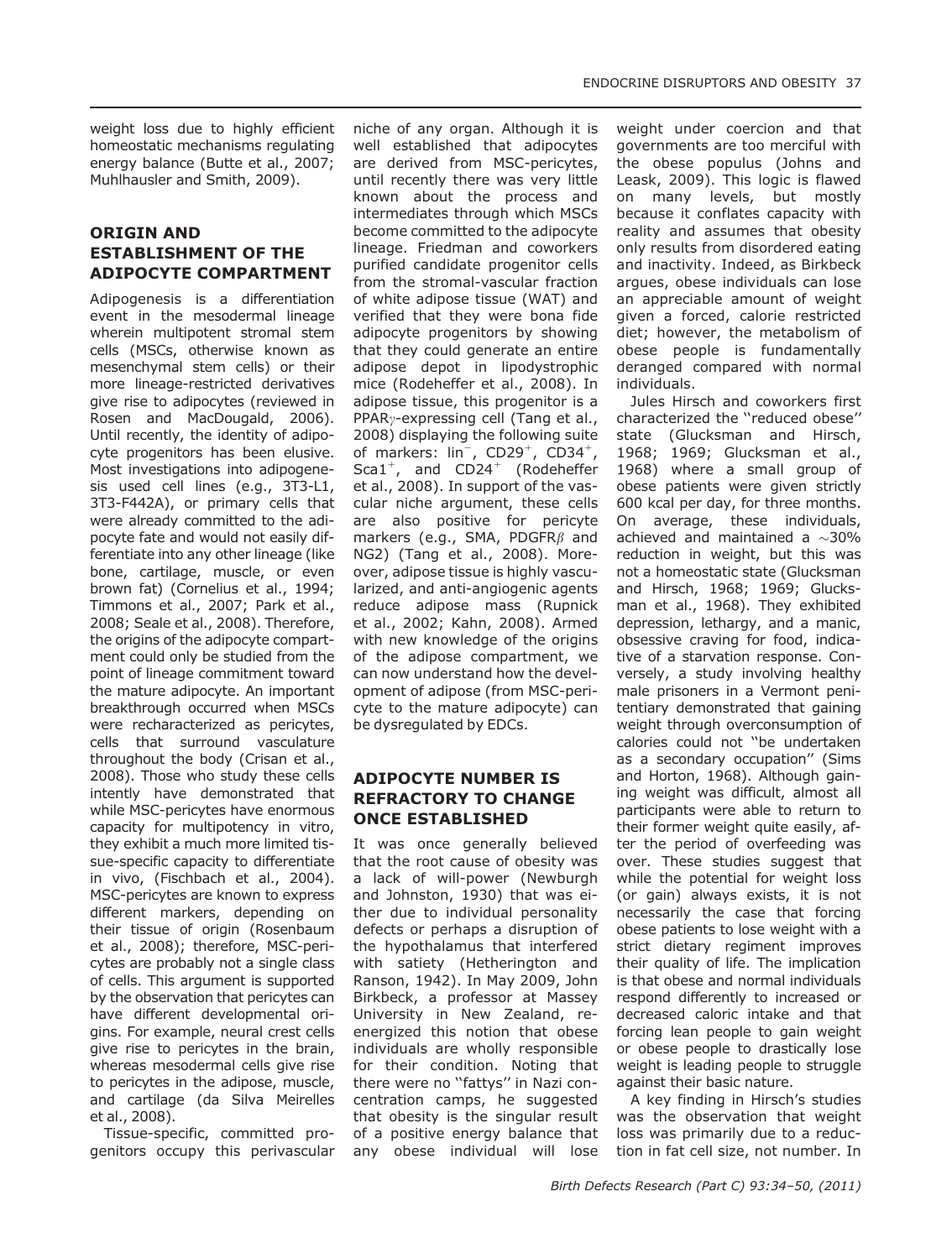the reduced obese patients, the amount of triglycerides per cell was reduced about 25% whereas the number of adipocytes did not change (Stern et al., 1972). The ''reduced obese'' population's weight loss was hypotrophic, whereas the prisoner's weight gain was hypertrophic in nature. These results were confirmed by subsequent studies showing that weight loss after bariatric surgery or cancer-related cachexia reduces adipocyte size but not number (Spalding et al., 2008; Dahlman et al., 2010). Thus, adults are limited mostly to changes they can make in adipocyte volume, and it is this component of adipose mass that can be altered most easily by disciplined diet and exercise. In contrast, for the developing fetus, child, and adolescent, the number and distribution of adipocytes is not at all constant. Human babies have about 15% body fat (mostly white adipose) at birth (Kuzawa, 1998), which nearly doubles during early development (to about 28%), then declines during early childhood (Hager et al., 1977). From about 8 years of age until the end of puberty, adipocyte number increases as the result of hyperplastic expansion (Spalding et al., 2008). Obese children possess more fat cells, which multiply at a faster rate, than nonobese children (Knittle et al., 1979) and obesity, particularly early-onset obesity, is linked to hypercellularity of adipose tissue (Hirsch and Knittle, 1970; Knittle, 1972; Salans et al., 1973). Adolescent girls experiencing a relatively large increase in adipose cell number over a period of 1.5 years were the most resistant to treatment (e.g., restrictive diet and exercise regime) (Hager et al., 1978).

Hence, it is likely that obese individuals either acquire more adipocytes before reaching adulthood, which may be causal for their obesity, or create more adipocytes and associated obesity as adults through poor diet and exercise. Although diet may be the driving force for adipose hypertrophy, it is unlikely to cause the hypercellularity observed in obesity under all

but the most extraordinary levels of dietary excess. Adipocytes are capable of reaching a certain triglyceride limit (e.g., in the case of a high fat diet) and spawning the generation of more fat cells through paracrine signaling, but this only occurs when adipocyte capacity for lipid storage is completely exhausted (Shillabeer et al., 1989; Lau et al., 1990; Marques et al., 1998). In general, once early adulthood is reached, the total number of adipocytes becomes largely stable in both males and females (Spalding et al., 2008). Using the same  $[^{14}C]$ -labeling method used to prove that adults have the capacity to produce new brain cells, it was found that adipocytes are continually undergoing apoptosis and being replenished (Spalding et al., 2008). The generation of new adipocytes was greater for the obese population, because they were replenishing an already-established, larger pool of cells (Spalding et al., 2008). When comparing the turnover rate of adipocytes between normal individuals and those with early onset obesity, no significant difference was observed (Spalding et al., 2008). Taken together, increased adipocyte number is the primary feature shared among obese individuals, particularly those who developed the disease early or during adolescence, compared with those of normal weight. This suggests that obese individuals possess a pool of MSCs that is intrinsically biased toward the fat cell lineage. More fat cells need to be generated from precursors to maintain a steady state level of adipocytes that is higher than in nonobese people. We argue (below) that such a bias in the stem cell compartment could be regulated by epigenetic changes due to exposure to environmental cues experienced during critical developmental windows.

#### DO ADIPOCYTES CRAVE TO BE FILLED?

The observation that obese individuals have more adipocytes leads naturally to the hypothesis that obesity is a consequence of more adipocytes. Although it is unclear at present whether such a causal connection exists between adipocyte number and obesity, it is known that mice with hyperplastic obesity become morbidly obese (Kim et al., 2007), and that humans whose diabetes is being treated with rosiglitazone (a drug that activates  $PPAR_{\gamma}$ ) develop more adipocytes and gain weight (Shim et al., 2006). Obese subjects (in particular, those with early onset obesity (Salans et al., 1973)), are also predisposed to have more adipocytes. Although the evidence is incomplete, there appears to be a critical minimum of triglycerides that adipocytes are programmed (or "want") to maintain. In normal weight individuals, there is an inverse relationship between the number of fat cells within an adipose depot and the size of each cell (Arner et al., 2010). Thus, a reduction in cell volume can only be carried out to a point. If an obese individual possesses both adipose hypertrophy and hyperplasia, he can comfortably consume fewer calories to reduce cell size somewhat; however, to achieve further permanent weight reduction, the adipocyte population must be reduced. Since adipocyte number is refractory to change (as stated above) and adipocytes are resistant to apoptosis (Sorisky et al., 2000), the obese individual can reach a point of physiological starvation while still being fat. The sensation of starvation results when smaller fat cells secrete less leptin (Van Harmelen et al., 1998), a hormone that plays a role in informing the brain about how much fat is stored, which in turn suppresses food intake and upregulates the sympathetic nervous system.

These data all converge on the conclusion that a hypercellular adipose mass, in essence, ''craves'' to be filled with a minimum amount of lipid, per cell. This argues in favor of therapeutic strategies that aim to alleviate adipose hyperplasia. It has been suggested that altering the ''birth– death balance'' of adipose tissue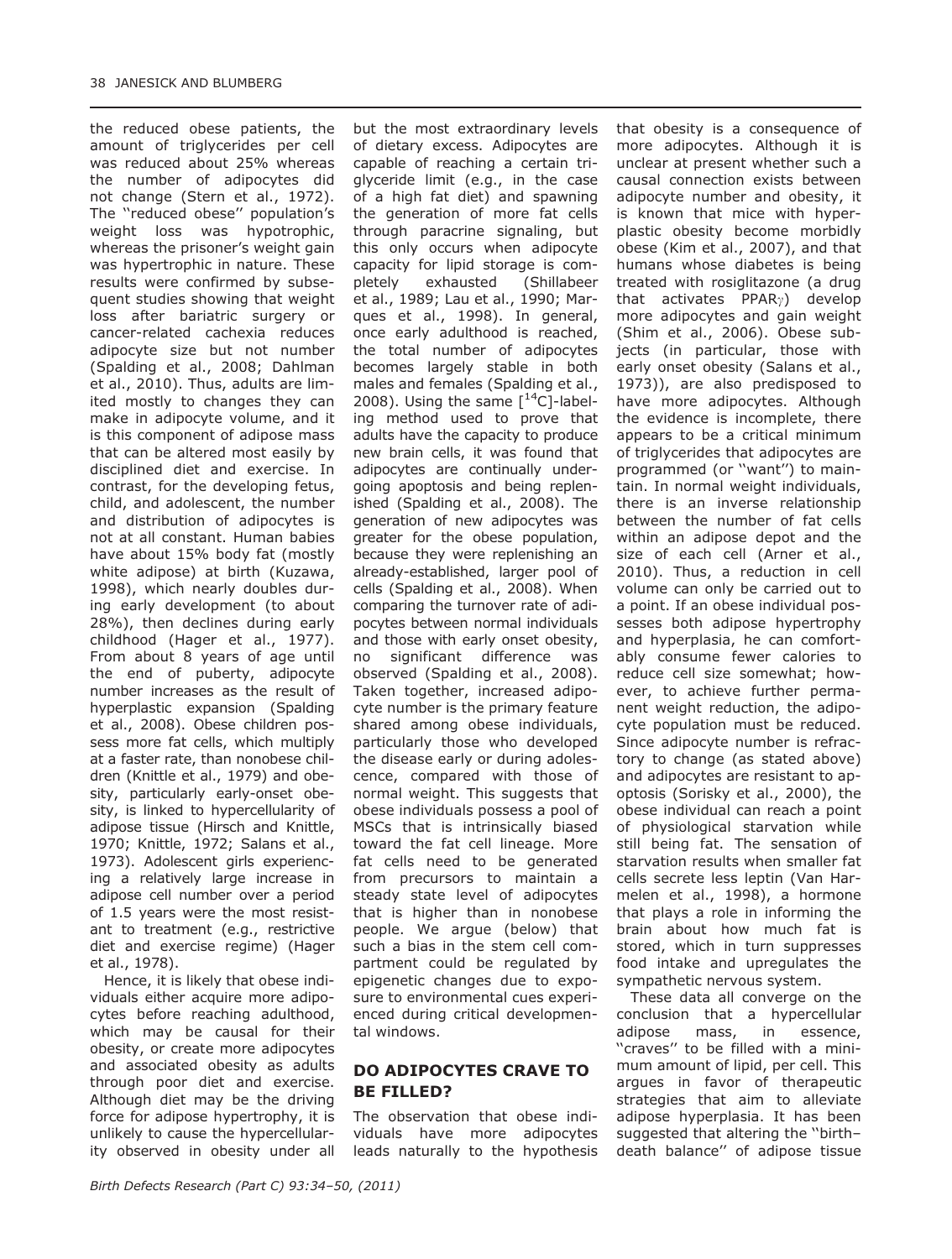might be an effective treatment for obesity (Spalding et al., 2008; Arner et al., 2010). Of course, encouraging the death of adipocytes or increasing the triglyceride load on existing adipocytes might counterproductively generate an inflammatory response (Gustafson et al., 2009; Alkhouri et al., 2010). Nevertheless, an obese individual who has successfully reduced adipocyte volume through diet and exercise but reaches a barrier due to his fat-craving, hypercellular adipose mass, might benefit from therapeutic strategies that target the mechanisms regulating adipocyte turnover (Arner, 2010). Alternatively, from a preventative standpoint, one might attempt to understand early developmental events that created the hypercellular adipose mass. For example, factors, which encourage the commitment of MSCs to the adipocyte lineage or promote differentiation of progenitors into mature adipocytes, could create such a hyperplastic adipose mass that an individual might be stuck with for life. We discuss (below) how EDCs have the potential to disrupt both the commitment and differentiation phase of adipogenesis to create hyperplastic obesity.

#### ENDOCRINE DISRUPTION DURING THE COMMITMENT PHASE OF ADIPOGENESIS

Mature adipocytes are generated from multipotent stromal cells (MSCs) found in almost all fetal and adult tissues (da Silva Meirelles et al., 2006). What remains largely unknown is the transcriptional program that turns MSCs into preadipocytes, a subset of stem cells that retains some degree of multipotency but which typically gives rise to adipocytes, in vivo. One important player in the process of lineage commitment is bone morphogenic protein (BMP) signaling. BMP signaling is well known for its importance in skeletal development and BMP4 was also shown to divert the fibroblastic cell line C3H10T1/2 from an MSC-like state into preadipocytes (Tang et al., 2004). This suggests that BMP signaling might be important for commitment to the preadipocyte lineage. In support of this idea, it was recently shown that the zinc finger transcription factor, Zfp423, a downstream target of BMP signaling, was upregulated in preadipocyte cell lines with high adipogenic potential compared with those (e.g., NIH 3T3) that had a low adipogenic potential (Gupta et al., 2010). Interestingly, Zfp423 lossof-function severely impaired but did not eliminate adipogenesis in mouse embryos, which suggests that Zfp423 is not absolutely indispensable (Gupta et al., 2010). In addition, although Zfp423 expression was noted to increase in preadipocytes compared with precursor cells, its expression remained unchanged during the preadipocyte to adipocyte transition. This further suggests that Zfp423 may be involved in the commitment of MSCs to the adipocyte lineage but might not be required for the maintenance of the preadipocyte phenotype (Gupta et al., 2010).

Another key developmental pathway involved in adipogenesis is the Wnt signaling pathway. It was shown some time ago that preadipocytes do not differentiate into adipocytes in the presence of noncanonical Wnt signaling (Ross et al., 2000). The reciprocal relationship between adipocyte and osteocyte commitment and differentiation is well documented and is thought to involve a shift in the flow of MSCs from osteoblastic to adipogenic lineages (Shockley et al., 2007). The balance between the osteogenic and adipogenic lineages is thought to be mediated by the presence of PPAR $\gamma$ , and it was shown that Wnt-5a expression inhibited the expression of PPAR $\gamma$ , thereby diverting MSCs toward the osteogenic lineage (reviewed in Takada et al., 2009). Thus, repression of noncanonical Wnt-5a signaling together with active BMP signaling is required for MSCs to proceed toward the adipogenic and away from the osteogenic lineage (Bilkovski et al., 2010).

The confluence of several signaling pathways to allocate stem cells between adipogenic and osteogenic fates provides multiple possibilities for disruption. However, there are only very few studies testing how EDCs might influence MSC fate. The pesticides chlorpyrifos and carbofuran inhibited the ability of MSCs to differentiate into bone (Hoogduijn et al., 2006). Although one might expect that a decrease in the allocation of MSCs to the bone lineage would result in an increase in adipogenic progenitors, this possibility was not tested. We found that prenatal treatment with the environmental obesogen, tributyltin, or the pharmaceutical obesogen, rosiglitazone, altered lineage allocation in MSCs. Pregnant dams were treated with a single dose of tributyltin or rosiglitazone and MSCs harvested from WAT at 8 weeks of age. WATderived MSCs were enriched in preadipocytes and also in cells predisposed toward the adipocyte lineage. MSCs differentiated into adipocytes about twice as frequently in culture and the frequency was further increased by in vitro treatment with tributyltin or rosiglitazone (Kirchner et al., 2010). The ability of these cells to differentiate into bone was correspondingly inhibited (Kirchner et al., 2010). MSCs harvested from the tributyltin or rosiglitazone-exposed pups were preprogrammed to prefer the adipogenic fate. Remarkably, MSCs from pups exposed prenatally to TBT or rosiglitazone and then treated with a bone differentiating cocktail instead differentiated into adipocytes at high frequency (Kirchner et al., 2010).

This observation is closely correlated with clinical findings. Indeed, osteoporosis has been called ''obesity of bone'' to reflect the observation that bone marrow from osteoporotic women is often filled with adipocytes (Verma et al., 2002; Rosen and Bouxsein, 2006). Moreover, MSCs cultured from postmenopausal women with osteoporosis or low bone density accumulate twofold more lipid, and twofold less type I collagen (part of the bone extracellular matrix) compared with

ENDOCRINE DISRUPTORS AND OBESITY 39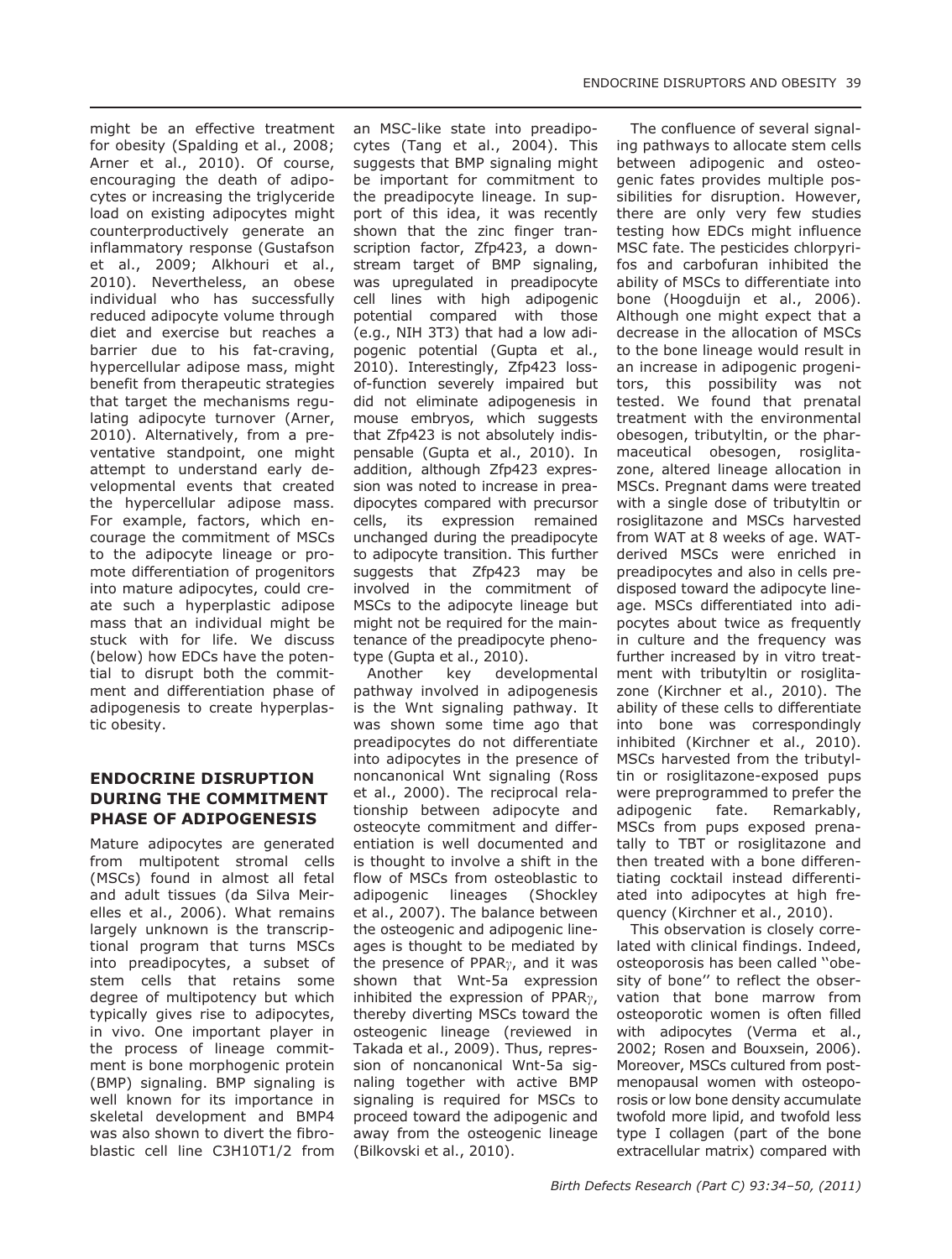women with healthy bones (Rodriguez et al., 2000). Considering these observations, it is perhaps not surprising that women taking thiazolidinedione anti-diabetes medications (such as rosiglitazone) that activate PPAR<sub> $\gamma$ </sub> are at increased risk for bone fractures (Habib et al., 2010). These results lead to the prediction that obesogens that act through PPAR $\gamma$ , such as tributyltin, will have a similar effect on osteoporosis.

As noted above, much of the most recent evidence supports the model that adipocytes are regenerated from an existing population of MSCs that reside in the vasculature of adipose tissues (Rodeheffer et al., 2008; Tang et al., 2008). As MSCs are known to be mobile, it is possible that they circulate beyond adipose depots and/or can be recruited to WAT from other niches such as the bone marrow. The majority of studies on MSC migration focus on their ability to escape from bone marrow, migrate along blood vessels toward an injury site following chemotactic signals then moving through the extracellular matrix to flood an area of injury (Orlic et al., 2001; Hofstetter et al., 2002; Liu et al., 2009). It is not unreasonable to hypothesize that a similar mechanism might lead MSCs to migrate to adipose depots from bone marrow on receipt of an appropriate signal (perhaps adipokines). A recent study tested this hypothesis by transplanting green fluorescent protein labeled MSCs into irradiated wild-type mice and asking whether green fluorescing cells could be found in adipose depots (Crossno et al., 2006). It was found that rosiglitazone or a high fat diet increased migration of these MSCs to omental or dorsal intrascapular fat depots (Crossno et al., 2006). However, their interpretation was challenged by a subsequent study that claimed the bone marrow derived cells did not differentiate into adipocytes, because the green fluorescing, lipid-containing cells were not unilocular as is typically the case for adipocytes (Koh et al., 2007). Further research will be required to establish the fate and nature of the transplanted cells and the potential effects of EDC exposure on this process. It is also currently controversial whether MSCs derived from tissues outside the adipose vasculature can differentiate into adipocytes, in vivo. Some researchers believe that adipose progenitors are exclusively localized in the bone marrow and adipose vasculature (Rodeheffer et al., 2008; Tang et al., 2008), whereas others favor a model wherein MSCs from many tissues can give rise to adipocytes in situ under appropriate stimulation (Crisan et al., 2008). If the latter possibility is true, whether or not MSCs can migrate from their point of origin to generate adipocytes in remote parts of the body may be a completely moot point. Overall, it remains to be demonstrated where adipogenic MSCs are located in the body, whether or not they migrate to points beyond their origin in response to dietary or other stimuli and to what extent obesogen exposure influences these processes.

### ENDOCRINE DISRUPTION DURING THE DIFFERENTIATION PHASE OF ADIPOGENESIS

In contrast to the relative paucity of data regarding the commitment of MSCs to become preadipocytes, there is much known about the process of adipocyte differentiation (reviewed in Rosen and MacDougald, 2006; Tontonoz and Spiegelman, 2008). The central regulator in this process is the peroxisome proliferator activated receptor gamma (PPAR $\gamma$ ), which associates with the retinoid X receptor (RXR) and binds DNA targets as a heterodimer to directly regulate the expression of its target genes at the transcriptional level (Tontonoz et al., 1994). PPAR<sub> $\gamma$ </sub> is considered to be the master regulator of adipogenesis (reviewed in Evans et al., 2004) and plays key roles in nearly all aspects of adipocyte biology (reviewed in Tontonoz and Spiegelman, 2008). Figure 2 summarizes the important events in adipocyte differentiation, focusing

on their origin from multipotent precursors, how they commit to the adipocyte lineage instead of the other potential pathways downstream of MSCs and how EDCs might affect the generation, function, or apoptosis of adipocytes.

PPAR<sub>v</sub> sits at the center of a complex web of interacting signaling pathways that regulate its expression (see Fig. 3 in Tontonoz and Spiegelman, 2008). In 3T3-L1 cells, PPAR<sub> $\gamma$ </sub> is first induced at the transcriptional level by CCAAT/ enhancer binding protein (C/EBP)  $\beta$  and  $\delta$  (Wu et al., 1996; Shao and Lazar, 1997) and then engages in a feed-forward loop with  $C/EBP_{\alpha}$ , amplifying the adipogenic signal (Rosen et al., 1999). To moderate the effects of this feed-forward loop, C/EBPa also induces Sirt-1 (Jin et al., 2010), which curbs adipogenesis via inhibition of PPAR $\gamma$  target genes (Picard et al., 2004). Studies of adipogenesis in cell culture generally require that MSCs, or preadipocytes be treated with a sensitizing cocktail that stimulates the differentiation process (Student et al., 1980), then with a PPAR $\gamma$ ligand that strongly promotes the differentiation process (Tontonoz et al., 1994). Such cocktails often contain differentiation agents such as insulin, glucocorticoids, methylisobutylxanthine, and indomethacin, which act through the PI3K/ AKT, glucocorticoid receptor, cAMP protein kinase, and PPAR<sub> $\gamma$ </sub> signaling pathways, respectively. Generally speaking, the function of the induction cocktail is to increase the expression levels of  $C/EBP<sub>\alpha</sub>$  or PPAR<sub> $\gamma$ </sub> to levels where adipogenesis is favored, rather than in the direct ligand activation of PPAR<sub>7</sub>. The insulin-induced transcription factor, sterol regulatory element binding protein 1c (SREBP1c), can also lead to the synthesis of fatty acids that can bind PPAR $\gamma$ , and it is known that high levels of insulin are sufficient to fully stimulate adipogenesis (Kim et al., 1998).

It was recently proposed that PPAR $\gamma$  may function in adipogenesis without requiring the ability to be activated by ligand (Walkey and Spiegelman, 2008). When the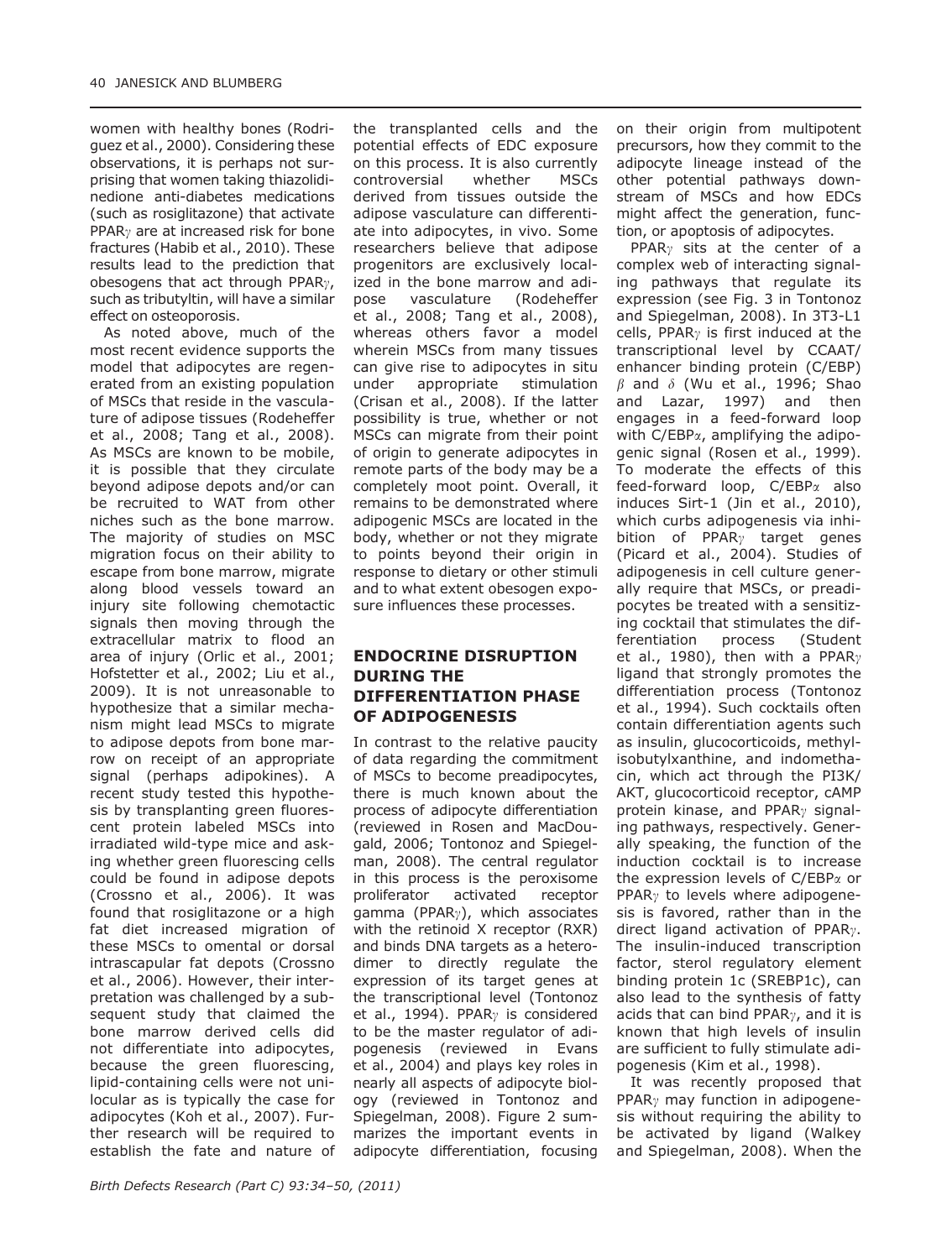

Figure 2. Diagram of the potential interactions of endocrine disrupting chemicals during various stages of adipose tissue development.

ligand binding domain of PPAR<sub> $\gamma$ </sub> was mutated such that the receptor was unresponsive to known agonists, the ability of preadipocytes to differentiate into adipocytes in cell culture was unaffected (Walkey and Spiegelman, 2008). In contrast, deletion of the activation function 2 region of the PPAR $\gamma$ ligand-binding domain rendered the receptor unable to support adipogenesis (Walkey and Spiegelman, 2008). The most reasonable interpretation of these data is that either PPAR<sub> $\gamma$ </sub> can act as an unliganded transcription factor to mediate adipogenesis, or that an as yet unknown endogenous ligand is being produced in response to the induction cocktail.

Several pharmaceutical compounds and xenobiotic EDCs are known to affect PPAR<sub> $\gamma$ </sub> activity and induce adipogenesis. The thiazolidinedione class of anti-diabetic agents including rosiglitazone and pioglitazone are well-known synthetic PPAR $\gamma$  agonists (Lehmann et al., 1995). These drugs not only directly increase insulin sensitivity thereby ameliorating diabetes but also encourage new fat cell growth. This has the benefit of relieving inflammatory stress associated with hypertrophic adipocytes but has the disadvantage of promoting hyperplastic obesity, which increases insulin sensitivity. Several classes of environmental EDC are agonistic PPAR<sub> $\gamma$ </sub> ligands. Notable among these are organotins such as tributyltin and triphenyltin (Kanayama et al., 2005; Grun et al., 2006; Hiromori et al.,

2009) and certain phthalates (Hurst and Waxman, 2003; Bility et al., 2004; Feige et al., 2007). Perfluoroalkyl acids either activate  $PPAR<sub>y</sub>$  weakly (Vanden Heuvel et al., 2006) or not at all (Takacs and Abbott, 2007), despite activating PPAR<sub>a</sub> or PPAR<sub>b</sub>. Flavanone (Saito et al., 2009), bixin (Takahashi et al., 2009), and emodin (Yang et al., 2007) activate PPAR $\gamma$ and induce adipogenesis in cell culture models. Phthalates and triorganotins also have the ability to induce adipocyte differentiation in a variety of cell culture models (Hurst and Waxman, 2003; Inadera and Shimomura, 2005; Kanayama et al., 2005; Grun et al., 2006). Importantly, tributyltin can induce adipogenesis, in vivo. Mice treated prenatally with tributyltin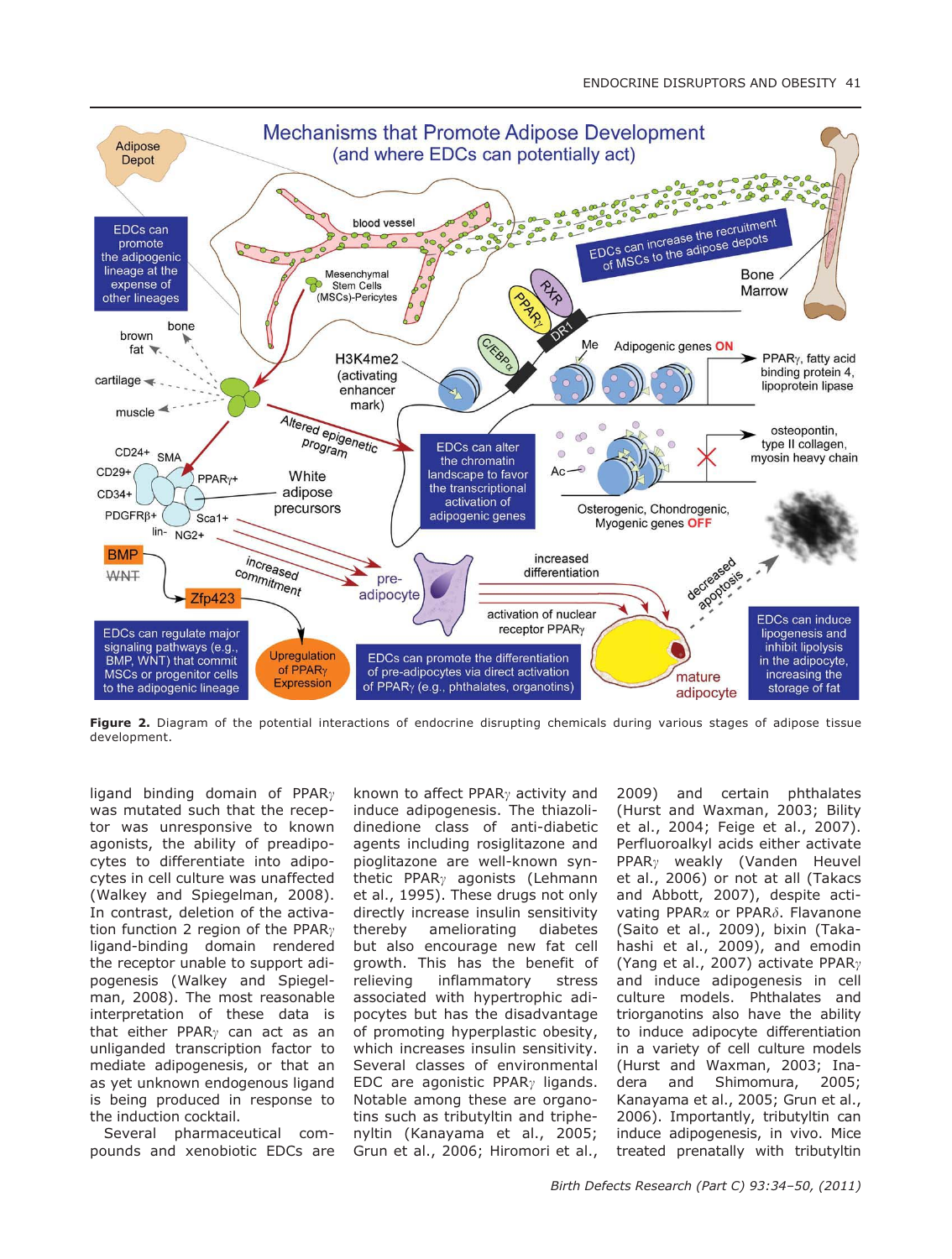are born with more fat stored than controls and Xenopus laevis tadpoles exposed to tributyltin exhibited replacement of testicular tissue with adipocytes (Grun et al., 2006). It was inferred that tributyltin is likely to be promoting the development of new adipocytes at the expense of other cell types.

Other EDCs are known to promote adipogenesis but probably do not act through PPAR $\gamma$ . These include bisphenol A (Rubin and Soto, 2009), nicotine (Somm et al., 2008), organophosphate pesticides (Slotkin, 2010), monosodium glutamate (Matsuyama et al., 1973; Bunyan et al., 1976), and polybrominated diphenyl ethers (PBDEs) (Hoppe and Carey, 2007). Coplanar polychlorinated biphenyls (PCBs; e.g., PCB-77) bind the aryl hydrocarbon receptor in adipocytes and increase adipogenesis (Arsenescu et al., 2008). Bisphenol A and alkylphenols stimulate adipogenesis in 3T3-L1 cells (Masuno et al., 2005), and bisphenol A diglycidyl ether was recently shown to induce adipogenesis in human and mouse bone marrow-derived MSCs (Kirchner et al., 2011).

Hence, EDCs can influence adipocyte differentiation; however, the mechanisms are not always clear. Because PPAR<sub> $\gamma$ </sub> is such an important regulator of adipogenesis, it is common to associate this receptor with the obesogenic phenomenon observed. It should be noted, though, that numerous other nuclear receptors and their cofactors are important during adipogenesis (Feige et al., 2007; Fu et al., 2005; Rosen and MacDougald, 2006). These include positive regulators of adipogenesis such as the glucocorticoid receptor (GR) (Sargis et al., 2010), the liver "X" receptor (LXR) (Seo et al., 2004), COUP-TFII (Li et al., 2009), estrogen-related receptors alpha and gamma (ERR $\alpha$ , ERR $\gamma$ ) (Kubo et al., 2009; Morganstein et al., 2010), Rev-ERB (Kumar et al., 2010; Wang and Lazar, 2008), and the NR4A family (Zhao and Bruemmer, 2010). Negative regulators of adipogenesis include the thyroid hormone receptor (TR) (Lu and Cheng, 2010), RORa (Ohoka et al., 2009), Vitamin D (VDR) (Wood, 2008), DAX-1 (Kim and Surh, 2008), and the nuclear receptor corepressor SMRT (Sutanto et al., 2010). Furthermore, the retinoid X receptor, RXR, is also upregulated during adipogenesis and is activated by the obesogens tributyltin and triphenyltin (Grun et al., 2006; le Maire et al., 2009). RXR is an obligate heterodimeric partner for PPAR $\gamma$ , as well as some of the receptors noted above (TR, LXR, PPAR, VDR). RXR itself can be activated in a subset of these heterodimers. In principle, any of these receptor-mediated pathways could be targeted by EDCs and this area is ripe for future studies.

### ENDOCRINE DISRUPTOR ACTION THAT ALTERS METABOLISM OR LIPID HOMEOSTASIS

Although several EDCs are associated with adipogenesis and obesity in animal models, tributyltin is the only EDC known to cause in utero effects on adipocytes via activation of  $PPAR<sub>Y</sub>$  (Kirchner et al., 2010; reviewed in Janesick and Blumberg, in press). Prenatal exposure to tributyltin in mice led to a substantial increase in the amount of triglycerides in newborn tissues that normally have little to no fat at all (Grun et al., 2006); although, the experiments did not distinguish whether more lipid was stored in existing cells, more cells were produced, or both. Other EDCs are likely to promote adipogenesis, in utero, although it is possible that this is secondary to broader metabolic imbalances. For example, certain PCBs and PBDEs reduce thyroid function (Hallgren et al., 2001) as does the antibacterial compound triclosan (Paul et al., 2010; Rodriguez and Sanchez, 2010). The mechanisms of action are not completely certain, but possible modes include interference with thyroid hormone synthesis, transport, metabolism, or clearance (Diamanti-Kandarakis et al., 2009). High levels of maternal PCBs and PBDEs are correlated with reduced total and free  $T_4$  levels in infant cord blood (Herbstman et al., 2008) and thyroid hormone stimulates lipolysis in adipocytes (Van Inwegen et al., 1975; Smith et al., 1991). Thyroid hormone also inhibits lipogenesis by downregulating expression of SREBP1c (Viguerie et al., 2002). Taken together, these results lead to the inference that exposure to EDCs such as triclosan, PCBs, and PBDEs can reduce circulating thyroid hormone levels leading to a consequent increase in adipocyte lipid accumulation.

Estrogens are another class of EDCs that can globally affect energy metabolism (reviewed in Chen et al., 2009). Estrogens are antiobesogenic in adults; they protect against adiposity by promoting exergonic, energy-consuming, reactions in glycolysis, fatty acid oxidation, and electron transport (reviewed in Chen et al., 2009). However, perinatal exposure to low doses of estrogens such as diethylstilbestrol (DES) or genistein leads to obesity in mice (Newbold et al., 2009). Perfluoroaklyl sulfonate exposure in mice led to increased body weight in offspring, along with higher serum insulin and leptin levels (Hines et al., 2009). There is evidence both in support of (Sakurai et al., 2004; Hugo et al., 2008; Ben-Jonathan et al., 2009; Rubin and Soto, 2009) and against (Ryan et al., 2010) bisphenol A as an obesogen. Nicotine, which promotes weight loss in adults, increases adipose hypertrophy in young rats prenatally exposed to nicotine via osmotic pump (Somm et al., 2008). This has a parallel in humans where epidemiological studies of maternal smoking show that the adjusted odds ratio for obesity is between 1.5–2.0 fold greater if children were exposed during, but not prior or after, the pregnancy (Power and Jefferis, 2002; Oken et al., 2005; Al Mamun et al., 2006).

Taken together, the studies presented above support the contention that obesogens can act on adipocyte commitment, adipocyte differentiation, by altering metabolic setpoints, modulating lipid homeostasis, and by other mecha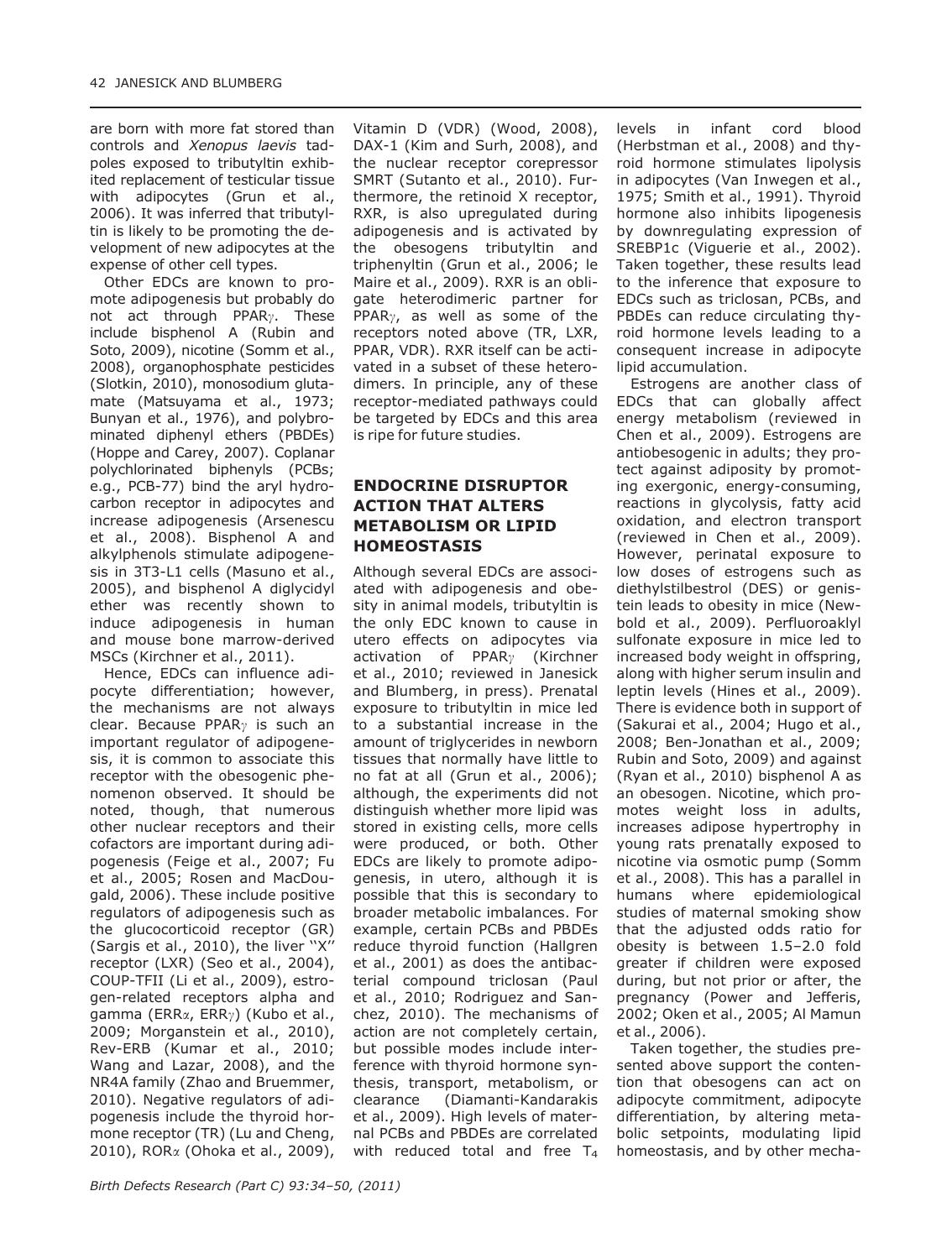nisms not yet characterized. We will next consider the possible mechanisms through which obesogen action during critical windows of development might permanently alter the phenotype of exposed individuals.

#### EPIGENETIC MODIFICATIONS DURING EARLY LIFE

One seemingly perplexing aspect of the burgeoning obesity epidemic is the very rapid increase in the rates of obesity, particularly in the U.S. As recently as the 1980s,  $\sim$ 15% of the population was obese compared with 34% in 2008 (Flegal et al., 2010). Although genetic variability is sufficient to explain why some people may have the propensity to become obese, it is inconceivable that the rapid increase in the rate of obesity in the U.S. has any genetic basis. In contrast, epigenetic phenomena can occur very rapidly and could easily become established within a population within a single generation (Gluckman et al., 2005). Therefore, epigenetic changes mediated by dietary and environmental factors, rather than genetic changes, are a more plausible explanation for the ''epidemic'' of obesity in Western countries. Moreover, epigenetics can also explain the types of rapid metabolic adaptations described in the DOHaD studies (Barker, 1994; Hales and Barker, 2001; Gluckman and Hanson, 2004). It is likely that epigenetic changes also underlie adaptations made during other critical developmental time windows, like adolescence, because the epigenome changes substantially during life, even in monozygotic twins (Fraga et al., 2005).

At the chromatin level, EDC exposure can alter the expression of proteins required for DNA accessibility or structure. Changing the expression levels of DNA methyltransferases, histone acetyltransferases, histone deacetylases, and histone methyltransferases will have significant and sustained effects on gene expression. For example, prenatal exposure to DES led to a significant increase in the mRNA expression of DNA methyltransferase 1 (Dnmt1) and DNA methyltransferase 3b (Dnmt3b). In turn, this led to hypermethylation of the homeobox gene HOXA10 and region-specific alterations in its expression levels in the uteri of exposed animals (Bromer et al., 2009). Exposure to the commonly used fungicide vinclozolin caused a decrease in the expression of Dnmt1, Dnmt3a, Dnmt3L, and euchromatic histone methyltransferase (Ehmt1) in the testes of male rats, and these changes were shown to persist for at least three subsequent generations without further exposure (Anway et al., 2008). What remains an important question is how EDCs can lead to epigenetic alterations on particular metabolic pathways to the exclusion of others. There are relatively few DNA and histone methyl transferases, compounding the problem even further. One possibility is that DNA methyl transferases such as Dnmt1 and Dnmt3 are escorted by specific transcription factors to the target DNA sequences that they, themselves recognize. In this case, target gene selectivity resides in the interaction between transcription factor and the chromatin remodeling factor and the specificity of the EDC for a particular pathway would be conferred by the transcriptional programs in individual cells (Robertson et al., 2000; Burgers et al., 2002).

Epigenetic changes related to adipogenesis and obesity originate within the stem cell compartment. The observation that diet and exercise primarily alter adipocyte volume rather than adipocyte number in adults probably results from the developmentally programmed bias in the stem cell population that causes the adipocyte pool to be replenished to its ''set point.'' Understanding how adipocyte number is programmed at the genomic level will be of critical importance in understanding this set point phenomenon, and how it is modified by EDCs, dietary factors, or the intrauterine envi-

ronment. At least one example of EDC-induced changes in MSC fate has already been identified. MSCs from mice exposed to tributyltin in utero exhibited alterations in the methylation status of the CpG islands of adipogenic genes such as AP2 and PPAR<sub>7</sub>. This led to an increase in the number of preadipocytes at birth and an increased propensity of MSCs to differentiate into adipocytes on adipogenic stimulation (Kirchner et al., 2010). It is likely that other such examples will be identified in the future.

The observation that EDCs, such as tributyltin, can modify DNA methylation to alter the expression of adipogenic genes in MSCs (Kirchner et al., 2010) is only the beginning of possible EDC-derived epigenetic modifications within the stem cell compartment of adipose tissue. Recent studies using stem cells, including MSCs have revealed the influence of histone methylation on lineage programming. MSCs, such as embryonic stem cells (Azuara et al., 2006; Bernstein et al., 2006), naïve T cells (Wei et al., 2009), and neural progenitors (Mikkelsen et al., 2007), exhibit bivalent chromatin marks on histone H3 proteins associated with promoters of lineage specific genes (Noer et al., 2009). That is, both activating marks such as tri-methylation of H3 at lysine 4 (H3K4me3) and repressive marks, such as H3K27me3, are present in the same histone molecules (Azuara et al., 2006; Bernstein et al., 2006; Roh et al., 2006). These opposing histone modifications are thought to ''prime'' genes such that they can be quiescent but ready to be quickly activated when differentiation is induced simply by demethylating H3K27 (Bernstein et al., 2006). A similar phenomenon has been identified in the PPAR<sub> $\gamma$ </sub> promoter in adipose-derived MSCs. Both marks are present in the MSCs, but when differentiation is stimulated, H3K27 is demethylated completely, leaving only the activating mark on the PPAR<sub> $\gamma$ </sub> promoter (Noer et al., 2009). It would be readily possible for obesogen exposure to alter early program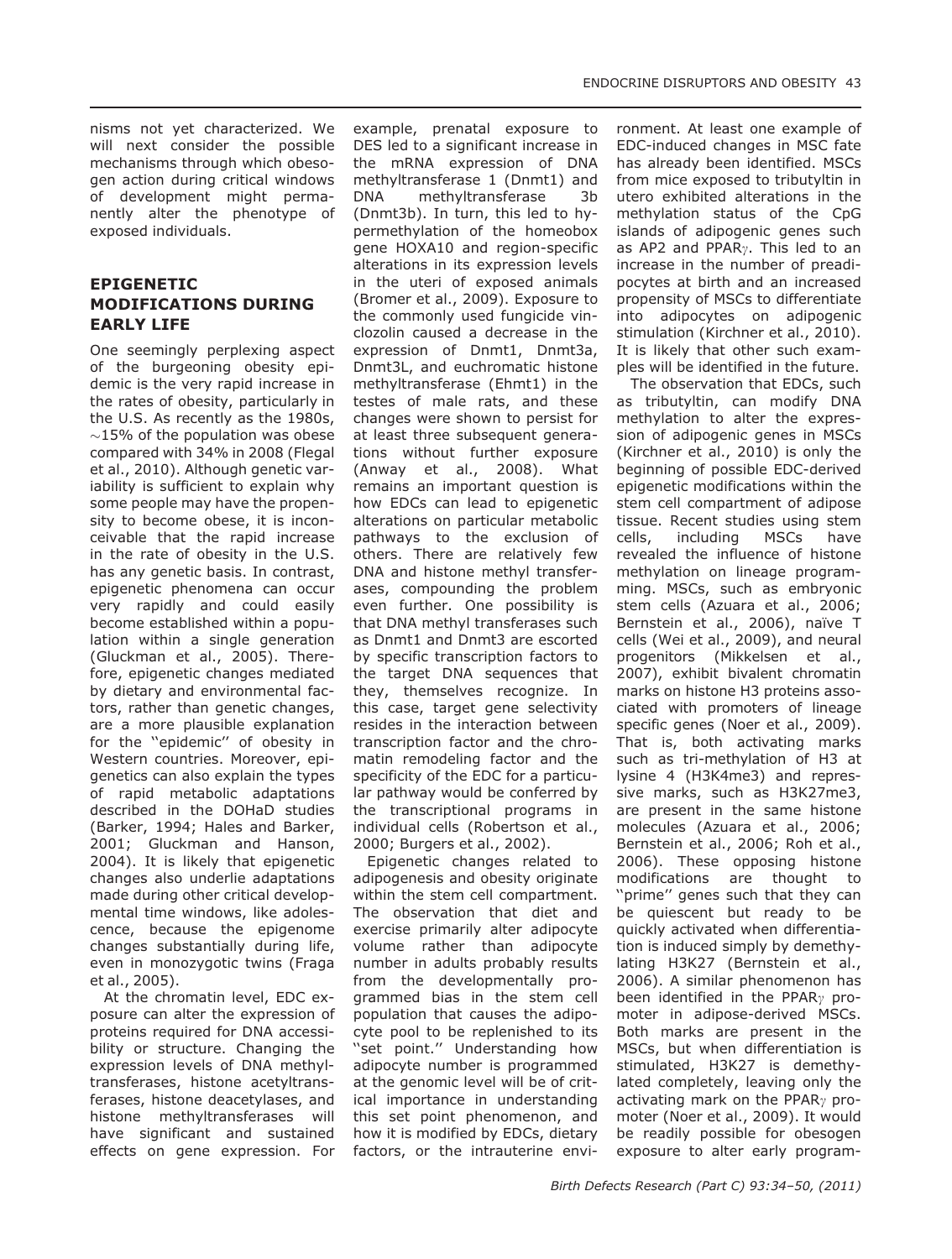ming events when these lineagespecific histone modifications are established. In addition, inappropriate temporal or spatial stimulation of the demethylases that remove the H3K27me3 marks, JMJD3 and UTX (Lan et al., 2007), could lead to inappropriate activation of PPAR<sub> $\gamma$ </sub> and the adipogenic program.

An intriguing situation occurs with genes such as PPAR $\gamma$ , which are important for multiple differentiation processes. For example, PPAR<sub> $\gamma$ </sub> is expressed in monoblasts (Greene et al., 2000) and promotes macrophage differentiation (Tontonoz et al., 1998), but PPAR $\gamma$ is also expressed in preadipocytes where it is required for the adipogenic pathway (Tontonoz et al., 1994). Adipocytes and macrophages diverge from a common progenitor early in development, but both share a requirement for PPAR<sub> $\gamma$ </sub> expression. In order for PPAR $\gamma$  to promote a cell-specific transcriptional program, an additional layer of regulation is required: differential recruitment of PPAR $\gamma$  to enhancer elements. Similar to the estrogen receptor, PPAR<sub> $\gamma$ </sub> has an affinity for gene regulatory regions in introns and distal to the promoter (Nielsen et al., 2008). The PPAR $\gamma$ /RXR heterodimer binds to direct repeats separated by one nucleotide (DR1) with PPAR<sub> $\gamma$ </sub> binding 5<sup>'</sup> to RXR (Jpenberg et al., 1997; Chandra et al., 2008). Enhancer-specific histone methylation increases the probability that a potential DR1 element is an actual, functional PPAR $\gamma$  response element (Heintzman et al., 2009). Methylation patterns on active enhancers are distinct from the promoter marks discussed above. Histone H3 in active enhancers displays monomethylated and dimethylated histone, at lysine 4 (H3K4me1, H3K4me2) (Heintzman and Ren, 2009; Heintzman et al., 2007). Macrophages have activating H3K4me1 marks associated with the enhancers of cytokine and immunity genes. These are closely linked to binding of PPAR<sub> $\gamma$ </sub> and the ets-factor PU1 (Heinz et al., 2010; Lefterova et al., 2010). In contrast, the same enhancers are repressed

in adipocytes, whereas those of highly induced genes are associated with adjacent PPAR<sub> $\gamma$ </sub> and C/ EBPa binding (Siersbaek et al., 2010). An important, open question is whether the presence of these histone marks increases the likelihood of PPAR<sub>v</sub> binding to the DR1 consensus or if PPAR<sub> $\gamma$ </sub> itself directly recruits methyltransferases to the DNA. In the latter instance, obesogens such as tributyltin could directly act to alter the chromatin leading to preferential recruitment of  $PPAR<sub>Y</sub>$  to the enhancers of its target genes in adipocyte progenitors.

## ENDOCRINE DISRUPTION ACROSS MULTIPLE GENERATIONS

A profound and provocative possibility is that epigenetic changes caused by environmental exposures may be transmitted across generations. Although the data are currently scant, there are some indications that this might be the case. Vinclozolin exposure in the parental generation is linked to infertility, behavior, and mate preference for at least four subsequent generations (Anway et al., 2005). Many, but not all of the observed alterations in chromatin remodeling were stably inherited in subsequent generations (at least through F4) despite that vinclozolin exposure only occurred in the parental (F0) animals (Anway et al., 2008). This ''memory'' of an ancestral exposure is thought to be epigenetically maintained within the male germ cells (Anway and Skinner, 2006).

Epidemiological studies using a cohort of Swedish farmers from the Överkalix region of Sweden demonstrated that food availability during the prepubescent period affected the longevity and mortality (from cardiovascular disease) of one's grandchildren. Remarkably, a single winter of overeating could lead to a 6-year decrease in longevity of a boy's grandsons, but not granddaughters, or a girl's granddaughters but not grandsons (Kaati et al., 2007). During the prepubescent period, the testes or ovaries are developing, and the primordial germ cells incorporate sex-specific imprinting patterns, making this time exquisitely sensitive to epigenetic changes that can be transmitted down the generations (Hajkova et al., 2002).

Although the Överkalix example was a nutritional study, it serves to illustrate the possibility of environmental effects being epigenetically transmitted to one's descendents in humans. We propose that it is no less likely that exposure to EDCs during sensitive developmental windows could lead to similar transgenerational effects. There are currently no data regarding potential transgenerational effects of obesogens; however, it is reasonable to propose that obesogenic compounds that can directly alter gene expression (e.g., tributyltin, BPA, or phthalates) could also influence the propensity to be obese for some generations after the initial exposure. Whether or not the effects could be truly transgenerational (i.e., persist in F3 and beyond) compared with multigenerational (persist to F2) would likely depend on whether exposure occurred during a critical developmental window (Jirtle and Skinner, 2007).

#### CONCLUSIONS AND AREAS OF FUTURE RESEARCH

For a long time, obesity research has focused on what we call the ''central dogma'' of obesity—that all humans possess sufficient ''free will'' to manipulate their fat-laden somatotypes relatively simply via proper nutrition and physical activity. Much has been written about the behavioral origins of obesity and the fact that we live in a habitat that promotes a positive energy balance (Hill and Peters, 1998). Various governmental measures have been undertaken to improve this environment where fructose is more convenient than carrots, and sedentary choices champion over activities that require exercise. San Francisco banned toys from Happy Meals unless they were adjusted to meet nutritional guidelines (Martinez,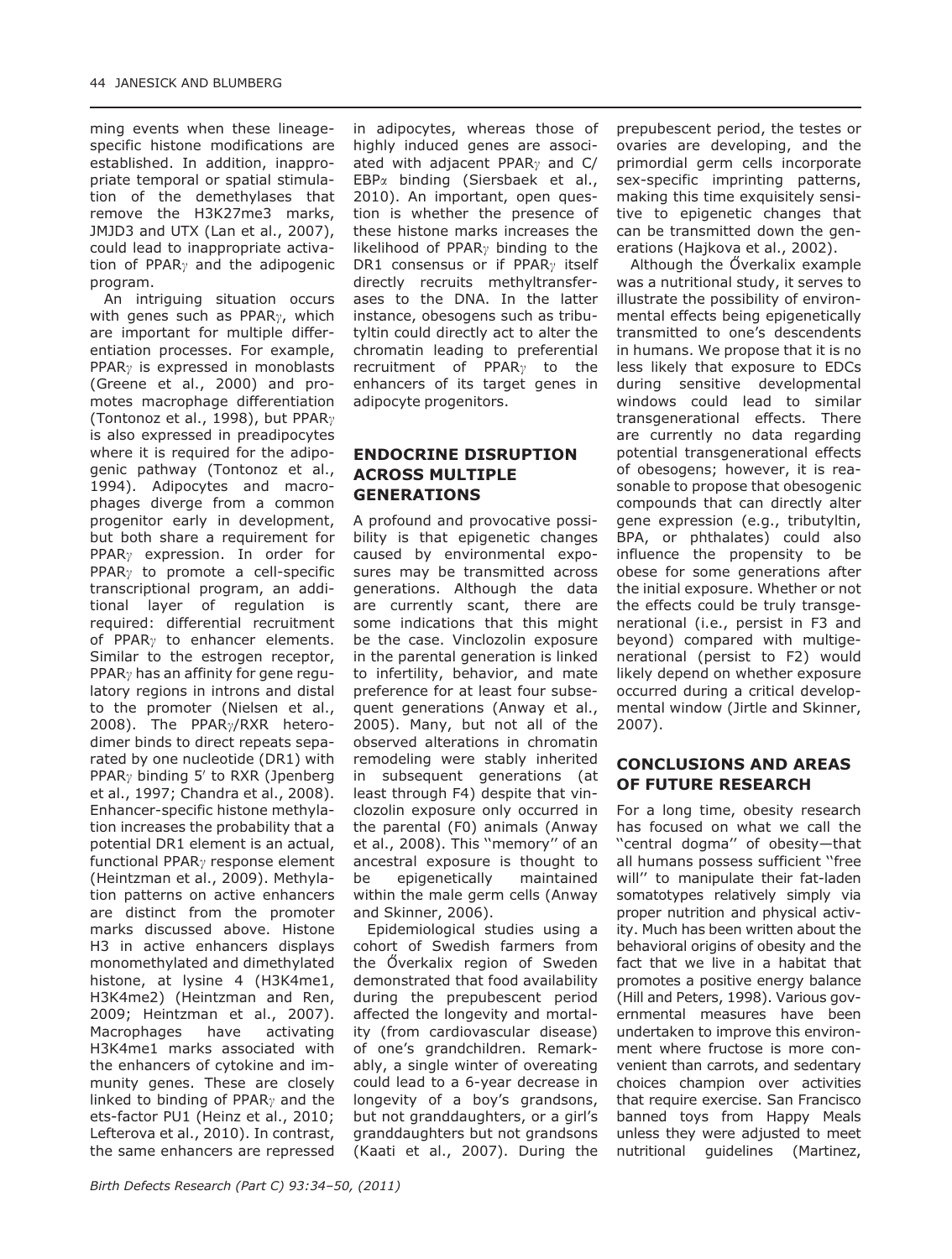2010). Vermont Attorney General, Bill Sorrell, proposed legislature to tax soda pop (Kinzel, 2010). Yet, tap into any voice in the ''fatosphere'' (Rabin, 2008) and one quickly realizes that obesity may not solely be a matter of personal responsibility and discipline, or even the dearth of healthy food options and exercise opportunities. Many obese individuals passionately believe that an underlying, driving force keeps them fat. This phenomenon is commonly explained by genetics (Walley et al., 2009), an obesogenic environment (Gorin and Crane, 2009), and the unremitting biochemical and neurobiological forces that maintain the body in an obese state (Lustig, 2006; Friedman, 2009; Rosenbaum and Leibel, 2010).

A newly recognized contributing factor to the seemingly intractable problem of obesity is exposure to EDCs, during the prenatal period or early life. Although EDCs are hypothesized to interfere with broad metabolic processes to encourage adipogenesis, fat storage, and feeding (Grun and Blumberg, 2009a; b), the strongest evidence for obesogen action is at the level of stem cell programming. Prenatal exposure to tributyltin alters the adipose vascular network of MSCpericytes, pushing them down the adipocyte lineage (Kirchner et al., 2010). We showed that obesogens encourage MSC-pericytes to give rise to a higher proportion of committed WAT precursors at the expense of bone precursors, and that tributyltin exposure gives rise to larger adipose depots than those of unexposed animals (Grun et al., 2006). Whether these changes in adipogenesis create an adipose mass that defies reduction in size remains to be determined. However, there are data to suggest that adipocytes ''crave'' to be filled (although this point remains controversial), and we propose that having a larger adipocyte progenitor population will result in a larger steady state adipocyte population that may interfere with the success of subsequent weight loss attempts.

An alarming recent trend is the increasing rate of obesity in very young children, even infants (Taveras et al., 2009; Koebnick et al., 2010; McCormick et al., 2010). Unless one wants to argue that the typical infant is now consuming far more calories than in the past and refraining from exercise that previous generations embraced, the most reasonable conclusion is that the infant was born with more fat, and/or that something about the early postnatal environment is vastly different than in the past. Remarkably, a recent study showed that animals (pets, cats and dogs; laboratory animals, rats, mice, and four species of primates; and feral rats) living in proximity to humans in industrialized societies exhibited pronounced increases in obesity over the past several decades (Klimentidis et al., 2010). Notably, these populations included laboratory animals living in strictly controlled environments, as well as feral animals living in cities (Klimentidis et al., 2010). The likelihood of 24 animal populations from eight different species all showing a positive trend in weight over the past few decades by chance was estimated at 1.2  $\times$  $10^{-7}$  (Klimentidis et al., 2010).

These increases in weight over time in humans, and in animal<br>populations associated with populations associated with humans, argue for alternative explanations than simply diet and exercise; obesogens have a role to play here. What remains unknown is the extent to which obesogens influence obesity in humans compared with other recognized factors such as the timing, amount and nature of calories consumed, physical activity, other lifestyle factors such as stress, amount of sleep, virus exposure, gut microbes, and genetic factors such as single polynucleotide polymorphisms in a variety of genes. The obesogen hypothesis fits well with the DOHaD model to provide molecular explanations for how obesity might begin in the womb. Epigenetics, a strong component of DOHaD, is predicted to drive early programming events in the MSC-

pericyte compartment, where cells receive cues from their local environment that limit potential for future differentiation. Since critical events in the development of the adipocyte compartment occur early in life, this is when obesogenic chemicals likely act to alter epigenetic programming events that predispose a stem or progenitor cell toward a particular lineage. Evidence to support an epigenetic basis for obesogen action is only now emerging (Kirchner et al., 2010) as is evidence supporting epigenetic effects of EDC exposure on fertility, behavior, stress and other endpoints (Jirtle and Skinner, 2007; Skinner and Guerrero-Bosagna, 2009). The field of adipose development, beginning at the stem cell stage, is still in its infancy, and future research should endeavor to understand whether and how this process can be misregulated by EDCs in obesity.

#### ACKNOWLEDGMENTS

A.J. is a pre-doctoral trainee of NSF IGERT DGE 0549479. We would also like to thank James Janesick for artistic contributions to Figure 1.

#### REFERENCES

- Ahima RS, Flier JS. 2000. Leptin. Annu Rev Physiol 62:413–437.
- Al Mamun A, Lawlor DA, Alati R, et al. 2006. Does maternal smoking during pregnancy have a direct effect on future offspring obesity? Evidence from a prospective birth cohort study. Am J Epidemiol 164:317–325.
- Alkhouri N, Gornicka A, Berk MP, et al. 2010. Adipocyte apoptosis, a link between obesity, insulin resistance, and hepatic steatosis. J Biol Chem 285:3428–3438.
- Anway MD, Cupp AS, Uzumcu M, Skinner MK. 2005. Epigenetic transgenerational actions of endocrine disruptors and male fertility. Science 308:1466–1469.
- Anway MD, Rekow SS, Skinner MK. 2008. Transgenerational epigenetic programming of the embryonic testis transcriptome. Genomics 91:30–40.
- Anway MD, Skinner MK. 2006. Epigenetic transgenerational actions of endocrine disruptors. Endocrinology 147(6 Suppl):S43–S49.
- Arner E, Westermark PO, Spalding KL, et al. 2010. Adipocyte turnover: relevance to human adipose tissue morphology. Diabetes 59:105–109.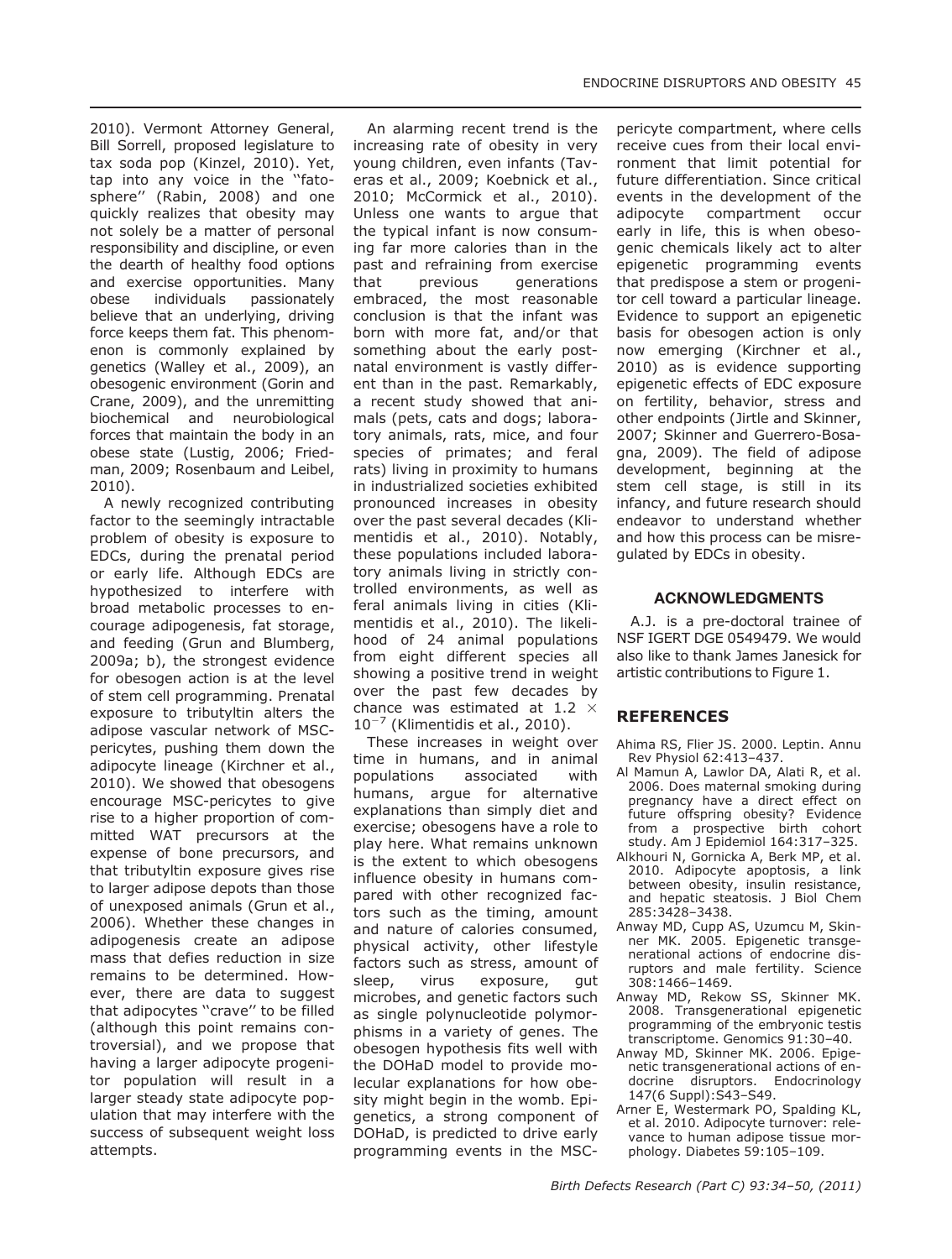- Arsenescu V, Arsenescu RI, King V, et al. 2008. Polychlorinated biphenyl-77 induces adipocyte differentiation and proinflammatory adipokines and promotes obesity and atherosclerosis. Environ Health Perspect 116:761–768.
- Azuara V, Perry P, Sauer S, Spivakov M, Jorgensen HF, John RM, Gouti M, Casanova M, Warnes G, Merkenschlager M, Fisher AG. 2006. Chromatin signatures of pluripotent cell lines. Nat Cell Biol 8:532–538.
- Barker DJP. 1994. Programming the baby. London: BMJ Publishing Group.
- Ben-Jonathan N, Hugo ER, Brandebourg TD. 2009. Effects of bisphenol A on adipokine release from human adipose tissue: implications for the metabolic syndrome. Mol Cell Endocrinol 304:49–54.
- Berken GH, Weinstein DO, Stern WC. 1984. Weight gain. A side-effect of tricyclic antidepressants. J Affect Disord 7:133–138.
- Bernstein BE, Mikkelsen TS, Xie X, et al. 2006. A bivalent chromatin structure marks key developmental genes in embryonic stem cells. Cell 125:315–326.
- Bility MT, Thompson JT, McKee RH, et al. 2004. Activation of mouse and human peroxisome proliferator-activated receptors (PPARs) by phthalate monoesters. Toxicol Sci 82:170–182.
- Bilkovski R, Schulte DM, Oberhauser F, et al. 2010. Role of WNT-5a in the determination of human mesenchymal stem cells into preadipocytes. J Biol Chem 285:6170–6178.
- Blumberg B. 2010. Obesogens, stem cells and the maternal programming of obesity. J Dev Origins Health Disease doi:10.1017/S2040174410000589.
- Bromer JG, Wu J, Zhou Y, Taylor HS. 2009. Hypermethylation of homeobox A10 by in utero diethylstilbestrol exposure: an epigenetic mechanism for altered developmental programming. Endocrinology 150:3376–3382.
- Bunyan J, Murrell EA, Shah PP. 1976. The induction of obesity in rodents by means of monosodium glutamate. Br J Nutr 35:25–39.
- Burgers WA, Fuks F, Kouzarides T. 2002. DNA methyltransferases get connected to chromatin. Trends Genet 18:275–277.
- Butte NF, Christiansen E, Sorensen TI. 2007. Energy imbalance underlying the development of childhood obesity. Obesity (Silver Spring) 15:3056–3066.
- Chandra V, Huang P, Hamuro Y, et al. 2008. Structure of the intact PPARgamma-RXR-alpha nuclear receptor complex on DNA. Nature 456:350– 356.
- Chen JQ, Brown TR, Russo J. 2009. Regulation of energy metabolism pathways by estrogens and estrogenic chemicals and potential implications in obesity associated with increased exposure to endocrine disruptors. Biochim Biophys Acta 1793: 1128–1143.
- Cornelius P, MacDougald OA, Lane MD. 1994. Regulation of adipocyte development. Annu Rev Nutr 14:99–129.
- Crisan M, Yap S, Casteilla L, et al. 2008. A perivascular origin for mesenchymal stem cells in multiple human organs. Cell Stem Cell 3:301–313.
- Crossno JT, Jr, Majka SM, Grazia T, et al. 2006. Rosiglitazone promotes development of a novel adipocyte<br>population from bone marrowpopulation from bone derived circulating progenitor cells. J Clin Invest 116:3220–3228.
- da Silva Meirelles L, Caplan AI, Nardi NB. 2008. In search of the in vivo identity of mesenchymal stem cells. Stem Cells 26:2287–2299.
- da Silva Meirelles L, Chagastelles PC, Nardi NB. 2006. Mesenchymal stem cells reside in virtually all post-natal organs and tissues. J Cell Sci 119(Pt 11):2204–2213.
- Dahlman I, Mejhert N, Linder K, et al. 2010. Adipose tissue pathways involved in weight loss of cancer cachexia. Br J Cancer 102:1541– 1548.
- de Ferranti S, Mozaffarian D. 2008. The perfect storm: obesity, adipocyte dysfunction, and metabolic consequences. Clin Chem 54:945–955.
- Diamanti-Kandarakis E, Bourguignon JP, Giudice LC, et al. 2009. Endocrine-disrupting chemicals: an Endocrine Society scientific statement. Endocr Rev 30:293–342.
- Evans RM, Barish GD, Wang YX. 2004. PPARs and the complex journey to obesity. Nat Med 10:355–361.
- Fava M. 2000. Weight gain and antidepressants. J Clin Psychiatry 61(Suppl 11):37–41.
- Feige JN, Gelman L, Rossi D, et al. 2007. The endocrine disruptor monoethyl-hexyl-phthalate is a selective peroxisome proliferator-activated receptor gamma modulator that promotes adipogenesis. J Biol Chem 282:19152–19166.
- Fischbach C, Spruss T, Weiser B, et al. 2004. Generation of mature fat pads in vitro and in vivo utilizing 3-D longterm culture of 3T3-L1 preadipocytes. Exp Cell Res 300:54–64.
- Flegal KM, Carroll MD, Ogden CL, Curtin LR. 2010. Prevalence and trends in obesity among US adults, 1999– 2008. JAMA 303:235–241.
- Fraga MF, Ballestar E, Paz MF, et al. 2005. Epigenetic differences arise during the lifetime of monozygotic twins. Proc Natl Acad Sci USA 102:10604–10609.
- Friedman JM. 2009. Obesity: Causes and control of excess body fat. Nature 459:340–342.
- Fu M, Sun T, Bookout AL, et al. 2005. A nuclear receptor atlas: 3T3-L1 adipogenesis. Mol Endocrinol 19:2437– 2450.
- Gluckman PD, Hanson MA. 2004. Living with the past: evolution, development, and patterns of disease. Science 305:1733–1736.
- Gluckman PD, Hanson MA, Spencer Predictive adaptive responses and human evolution. Trends Ecol Evol 20:527–533.
- Glucksman ML, Hirsch J. 1968. The response of obese patients to weight reduction: a clinical evaluation of behavior. Psychosom Med 30:1–11.
- Glucksman ML, Hirsch J. 1969. The response of obese patients to weight reduction. 3. The perception of body size. Psychosom Med 31:1–7.
- Glucksman ML, Hirsch J, McCully RS, et al. 1968. The response of obese patients to weight reduction. II. A quantitative evaluation of behavior. Psychosom Med 30:359–373.
- Gorin AA, Crane MM. 2009. the obesogenic environment. In: Jelalian E, Steele RG, editors. Handbook of childhood and adolescent obesity. US: Springer. pp 145–161.
- Greene ME, Pitts J, McCarville MA, et al. 2000. PPARgamma: observations in the hematopoietic system. Prostaglandins Other Lipid Mediat 62:45–73.
- Grun F, Blumberg B. 2006. Environmental obesogens: organotins and endocrine disruption via nuclear re-<br>ceptor signaling. Endocrinology ceptor signaling. Endocrinology 147(6 Suppl):S50–S55.
- Grun F, Blumberg B. 2009a. Endocrine disrupters as obesogens. Mol Cell Endocrinol 304:19–29.
- Grun F, Blumberg B. 2009b. Minireview: the case for obesogens. Mol Endocrinol 23:1127–1134.
- Grun F, Watanabe H, Zamanian Z, et al. 2006. Endocrine-disrupting organotin compounds are potent inducers of adipogenesis in vertebrates. Mol Endocrinol 20:2141–2155.
- Gupta RK, Arany Z, Seale P, et al. 2010. Transcriptional control of preadipocyte determination by Zfp423. Nature 464:619–623.
- Gustafson B, Gogg S, Hedjazifar S, et al. 2009. Inflammation and impaired adipogenesis in hypertrophic obesity in man. Am J Physiol Endocrinol Metab v297:E999–D1003.
- Habib ZA, Havstad SL, Wells K, et al. 2010. Thiazolidinedione use and the longitudinal risk of fractures in patients with type 2 diabetes mellitus. J Clin Endocrinol Metab 95:592–600.
- Hager A, Sjostrm L, Arvidsson B, et al. 1977. Body fat and adipose tissue cellularity in infants: a longitudinal study. Metabolism 26:607–614.
- Hager A, Sjorstrom L, Arvidsson B, et al. 1978. Adipose tissue cellularity in obese school girls before and after dietary treatment. Am J Clin Nutr 31:68–75.
- Hajkova P, Erhardt S, Lane N, et al. 2002. Epigenetic reprogramming in mouse primordial germ cells. Mech Dev 117:15–23.
- Hales CN, Barker DJ. 2001. The thrifty phenotype hypothesis. Br Med Bull  $60.5 - 20.$
- Hallgren S, Sinjari T, Hakansson H, Darnerud PO. 2001. Effects of polybrominated diphenyl ethers (PBDEs)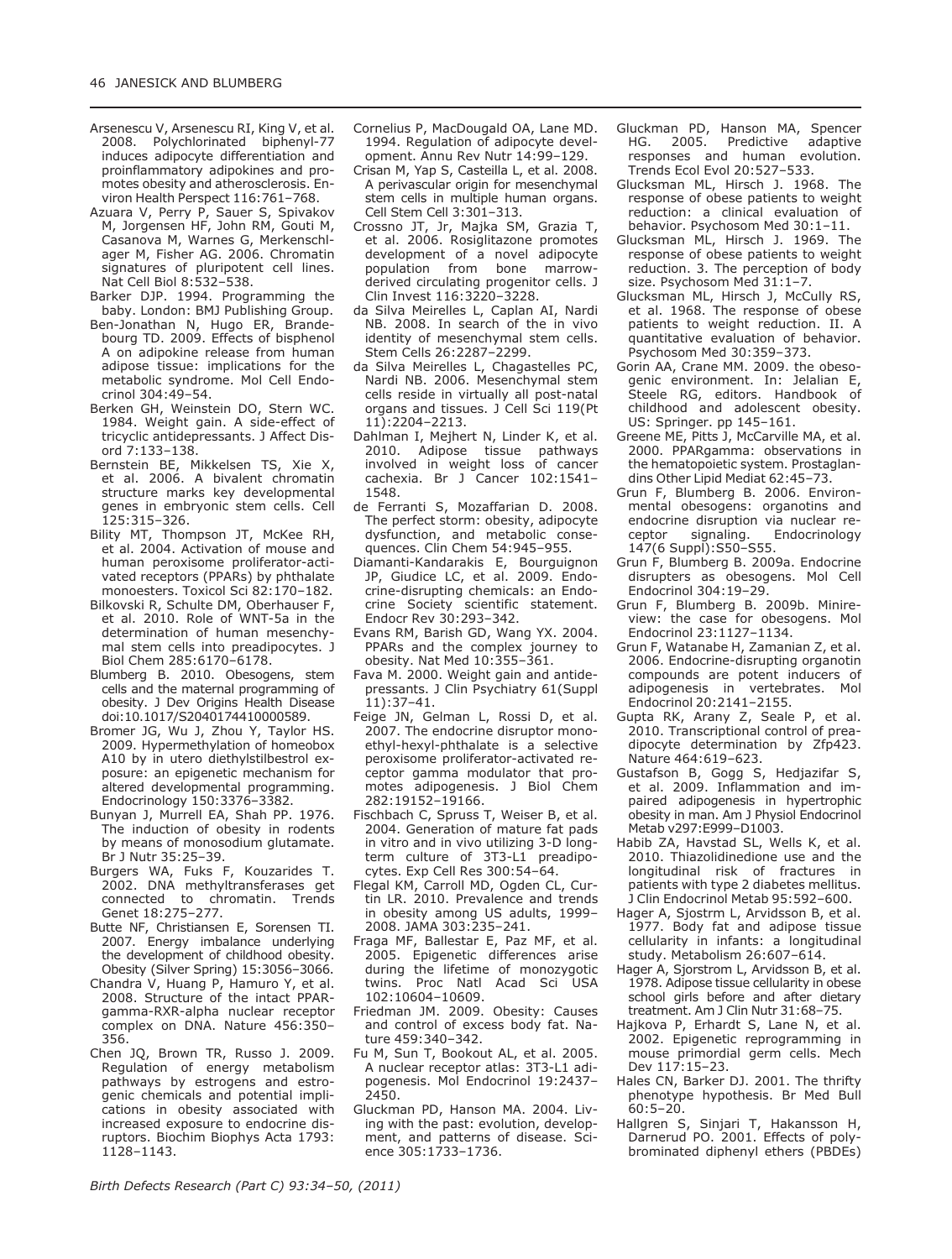and polychlorinated biphenyls (PCBs) on thyroid hormone and vitamin A levels in rats and mice. Arch Toxicol 75:200–208.

- Hatch EE, Nelson JW, Qureshi MM, et al. 2008. Association of urinary phthalate metabolite concentrations with body mass index and waist circumference: a cross-sectional study of NHANES data, 1999–2002. Environ Health 7:27. doi:10.1186/1476-069X-7-27
- Heintzman ND, Hon GC, Hawkins RD, et al. 2009. Histone modifications at human enhancers reflect global celltype-specific gene expression. Nature 459:108–112.
- Heintzman ND, Ren B. 2009. Finding distal regulatory elements in the human genome. Curr Opin Genet Dev 19:541–549.
- Heintzman ND, Stuart RK, Hon G, et al. 2007. Distinct and predictive chromatin signatures of transcriptional promoters and enhancers in the human genome. Nat Genet 39: 311–318.
- Heinz S, Benner C, Spann N, et al. 2010. Simple combinations of lineage-determining transcription factors prime cis-regulatory elements required for macrophage and B cell identities. Mol Cell 38:576–589.
- Herbstman JB, Sjodin A, Apelberg BJ, et al. 2008. Birth delivery mode modifies the associations between prenatal polychlorinated biphenyl (PCB) and polybrominated diphenyl ether (PBDE) and neonatal thyroid hormone levels. Environ Health Perspect 116:1376–1382.
- Hetherington AW, Ranson SW. 1942. The spontaneous activity and food intake of rats with hypothalamic lesions. Am J Physiol 136:609–617.
- Hill JO, Peters JC. 1998. Environmental contributions to the obesity epidemic. Science 280:1371–1374.
- Hines EP, White SS, Stanko JP, et al. 2009. Phenotypic dichotomy following developmental exposure to perfluorooctanoic acid (PFOA) in female CD-1 mice: low doses induce elevated serum leptin and insulin, and overweight in mid-life. Mol Cell Endocrinol 304:97–105.
- Hiromori Y, Nishikawa J, Yoshida I, et al. 2009. Structure-dependent activation of peroxisome proliferatoractivated receptor (PPAR) gamma by organotin compounds. Chem Biol Interact 180:238–244.
- Hirsch J, Knittle JL. 1970. Cellularity of obese and nonobese human adipose tissue. Fed Proc 29:1516–1521.
- Hofstetter CP, Schwarz EJ, Hess D, et al. 2002. Marrow stromal cells form guiding strands in the injured spinal cord and promote recovery. Proc Natl Acad Sci USA 99:2199–2204.
- Hoogduijn MJ, Rakonczay Z, Genever PG. 2006. The effects of anticholinergic insecticides on human mesenchymal stem cells. Toxicol Sci 94:342– 350.
- Hoppe AA, Carey GB. 2007. Polybrominated diphenyl ethers as endocrine disruptors of adipocyte metabolism. Obesity (Silver Spring) 15:2942–2950.
- Hugo ER, Brandebourg TD, Woo JG, et al. 2008. Bisphenol A at environmentally relevant doses inhibits adiponectin release from human adipose tissue explants and adipocytes. Environ Health Perspect 116:1642–1647.
- Hurst CH, Waxman DJ. 2003. Activation of PPARalpha and PPARgamma by environmental phthalate monoesters. Toxicol Sci 74:297–308.
- Inadera H, Shimomura A. 2005. Environmental chemical tributyltin augments adipocyte differentiation. Toxicol Lett 159:226–234.
- Janesick A, Blumberg B. 2011. The role of environmental obesogens in the obesity epidemic. In: Lustig RH, editor. Obesity before birth. US: Springer. pp 383–399.
- Janesick A, Blumberg B. 2010. Adipocytes as target cells for endocrine disruption. In: Diamanti-Kandarakis E, Gore AC, editors. Endocrine disrupters and puberty. New York, NY: Humana Press/Springer.
- Janesick A, Blumberg B. PPARg as the target of obesogens. J Steroid Biochem Mol Biol (in press).
- Jin Q, Zhang F, Yan T, et al. 2010. C/ EBPalpha regulates SIRT1 expression during adipogenesis. Cell Res 20: 470–479.
- Jirtle RL, Skinner MK. 2007. Environmental epigenomics and disease susceptibility. Nat Rev Genet 8:253–262.
- Johns G, Leask A. 2009 May 31. Expert: It's your fault if you're a fatty. The New Zealand Herald.
- Jpenberg I, Jeannin E, Wahli W, Desverane B. 1997. Polarity and specific sequence requirements of peroxisome proliferator-activated receptor (PPAR)/ retinoid X receptor heterodimer binding to DNA. A functional analysis of the malic enzyme gene PPAR response element. J Biol Chem 272:20108–20117.
- Kaati G, Bygren LO, Pembrey M, Sjostrom M. 2007. Transgenerational response to nutrition, early life circumstances and longevity. Eur J Hum Genet 15:784–790.
- Kahn CR. 2008. MEDICINE: can we nip obesity in its vascular bud? Science 322:542–543.
- Kanayama T, Kobayashi N, Mamiya S, et al. 2005. Organotin compounds promote adipocyte differentiation as agonists of the peroxisome proliferator-activated receptor gamma/retinoid X receptor pathway. Mol Pharmacol 67:766–774.
- Karmaus W, Osuch JR, Eneli I, et al. 2009. Maternal levels of dichlorodiphenyl-dichloroethylene (DDE) may increase weight and body mass index in adult female offspring. Occup Environ Med 66:143–149.
- Kershaw EE, Flier JS. 2004. Adipose tissue as an endocrine organ. J Clin Endocrinol Metab 89:2548–2556.
- Kim EH, Surh YJ. 2008. The role of 15 deoxy-delta(12,14)-prostaglandin J(2), an endogenous ligand of peroxisome proliferator-activated receptor gamma, in tumor angiogenesis. Biochem Pharmacol 76:1544–1553.
- Kim JB, Wright HM, Wright M, Spiegelman BM. 1998. ADD1/SREBP1 activates PPARgamma through the production of endogenous ligand. Proc Natl Acad Sci USA 95:4333–4337.
- Kim JY, van de Wall E, Laplante M, et al. 2007. Obesity-associated improvements in metabolic profile through expansion of adipose tissue. J Clin Invest 117:2621–2637.
- Kinzel B. 2010. Targeting Obesity, Sorrell Proposes 'Soda Tax' Montpelier, Vt.: Vermont Public Radio.
- Kirchner S, Kieu T, Chow C, et al. 2010. Prenatal exposure to the environmental obesogen tributyltin predisposes multipotent stem cells to become adipocytes. Mol Endocrinol 24:526–539.
- Kirchner S, Ramirez M, Chow C, Blumberg B. 2011. Bisphenol A diglycidyl ether (BADGE) favors adipogenic differentiation of multipotent stromal stem cells (MSCs) through a peroxisome proliferator activated receptor  $gamma$  (PPAR<sub> $\gamma$ </sub>)-independent mechanism. submitted for publication.
- Klimentidis YC, Beasley TM, Lin HY, et al. 2010. Canaries in the coal mine: a cross-species analysis of the plurality of obesity epidemics. Proc Biol Sci.
- Klont RE, Brocks L, Eikelenboom G. 1998. Muscle fibre type and meat quality. Meat Sci 49(Suppl 1):S219–S229.
- Knittle JL. 1972. Obesity in childhood: a problem in adipose tissue cellular development. J Pediatr 81:1048–1059.
- Knittle JL, Timmers K, Ginsberg-Fellner F, et al. 1979. The growth of adipose tissue in children and adolescents. Cross-sectional and studies of adipose cell number and size. J Clin Invest 63:239–246.
- Koebnick C, Smith N, Coleman KJ, et al. 2010. Prevalence of extreme obesity in a multiethnic cohort of children and adolescents. J Pediatr 157:26–31 e22.
- Koh YJ, Kang S, Lee HJ, et al. 2007. Bone marrow-derived circulating progenitor cells fail to transdifferentiate into adipocytes in adult adipose tissues in mice. J Clin Invest 117: 3684–3695.
- Kubo M, Ijichi N, Ikeda K, et al. 2009. Modulation of adipogenesis-related gene expression by estrogen-related receptor gamma during adipocytic differentiation. Biochim Biophys Acta 1789:71–77.
- Kumar N, Solt LA, Wang Y, et al. 2010. Regulation of adipogenesis by natural and synthetic REV-ERB ligands. Endocrinology 151:3015–3025.
- Kuzawa CW. 1998. Adipose tissue in human infancy and childhood: an evolutionary perspective. Am J Phys Anthropol Suppl 27:177–209.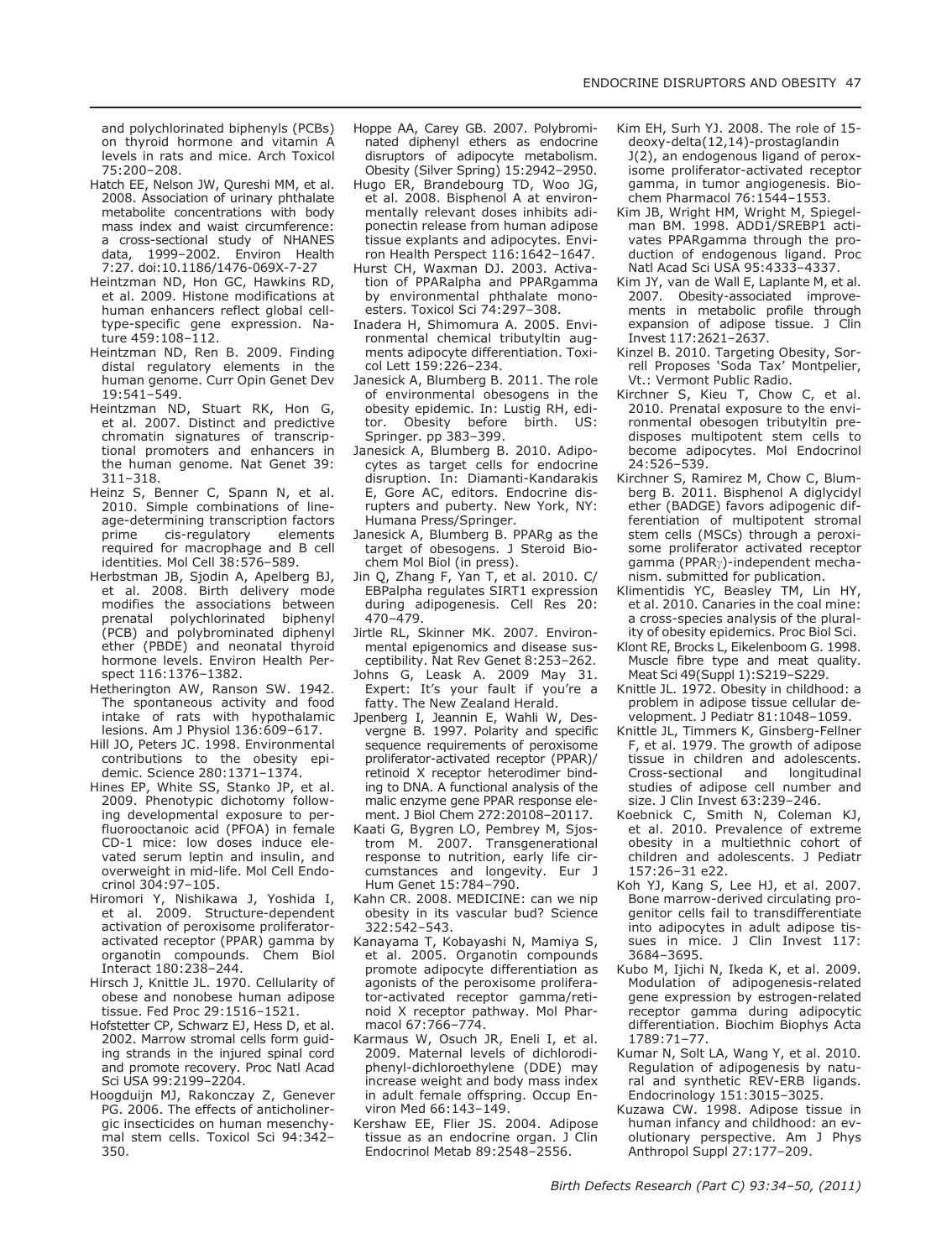- Lan F, Bayliss PE, Rinn JL, et al. 2007. A histone H3 lysine 27 demethylase regulates animal posterior development. Nature 449:689–694.
- Larsen TM, Toubro S, Astrup A. 2003. PPARgamma agonists in the treatment of type II diabetes: is increased fatness commensurate with long-term efficacy? Int J Obes Relat Metab Disord 27:147–161.
- Lau DC, Shillabeer G, Wong KL, et al. 1990. Influence of paracrine factors on preadipocyte replication and differentiation. Int J Obes 14(Suppl 3):193–201.
- le Maire A, Grimaldi M, Roecklin D, et al. 2009. Activation of RXR-PPAR heterodimers by organotin environmental endocrine disruptors. EMBO Rep 10:367–373.
- Lefterova MI, Steger DJ, Zhuo D, et al. 2010. Cell-specific determinants of peroxisome proliferator-activated receptor gamma function in adipocytes and macrophages. Mol Cell Biol 30: 2078–2089.
- Lehmann JM, Moore LB, Smith-Oliver TA, et al. 1995. An antidiabetic thiazolidinedione is a high affinity ligand for peroxisome proliferator-activated receptor gamma (PPAR gamma). J Biol Chem 270:12953–12956.
- Li L, Xie X, Qin J, et al. 2009. The nuclear orphan receptor COUP-TFII plays an essential role in adipogenesis, glucose homeostasis, and energy metabolism. Cell Metab 9:77–87.
- Liu ZJ, Zhuge Y, Velazquez OC. 2009. Trafficking and differentiation of mesenchymal stem cells. J Cell Biochem 106:984–991.
- Lu C, Cheng SY. 2010. Thyroid hormone receptors regulate adipogenesis and carcinogenesis via crosstalk signaling with peroxisome proliferator-activated receptors. J Mol Endocrinol 44:143–154.
- Luff AR, Goldspink G. 1967. Large and small muscles. Life Sci 6:1821–1826.
- Lustig RH. 2006. Childhood obesity: behavioral aberration or biochemical drive? Reinterpreting the First Law of Thermodynamics. Nat Clin Pract Endocrinol Metab 2:447–458.
- Marques BG, Hausman DB, Martin RJ. 1998. Association of fat cell size and paracrine growth factors in development of hyperplastic obesity. Am J Physiol 275(6 Pt 2):R1898–R1908.
- Martinez M. 2010. San Francisco overrides mayoral veto, bans Happy Meals with toys.
- Masuno H, Iwanami J, Kidani T, et al. 2005. Bisphenol a accelerates terminal differentiation of 3T3-L1 cells into adipocytes through the phosphatidylinositol 3-kinase pathway. Toxicol Sci 84:319–327.
- Matsuyama S, Oki Y, Yokoki Y. 1973. Obesity induced by monosodium glutamate in mice. Natl Inst Anim Health Q (Tokyo) 13:91–101.
- McCormick DP, Sarpong K, Jordan L, et al. 2010. Infant obesity: are we

ready to make this diagnosis? J Pediatrics 157:15–19.

- Mikkelsen TS, Ku M, Jaffe DB, et al. 2007. Genome-wide maps of chromatin state in pluripotent and lineage-committed cells. Nature 448:553–560.
- Mohamed-Ali V, Pinkney JH, Coppack SW. 1998. Adipose tissue as an endocrine and paracrine organ. Int J Obes Relat Metab Disord 22:1145–1158.
- Morganstein DL, Wu P, Mane MR, et al. 2010. Human fetal mesenchymal stem cells differentiate into brown and white adipocytes: a role for ERRalpha in human UCP1 expression. Cell Res 20:434–444.
- Muhlhausler B, Smith SR. 2009. Earlylife origins of metabolic dysfunction: role of the adipocyte. Trends Endocrinol Metab 20:51–57.
- Nemeroff CB. 1997. Dosing the antipsychotic medication olanzapine. J Clin Psychiatry 58(Suppl)10:45–49.
- Newbold RR, Padilla-Banks E, Jefferson WN. 2009. Environmental estrogens and obesity. Mol Cell Endocrinol 304: 84–89.
- Newburgh LH, Johnston MW. 1930. The nature of obesity. J Clin Invest 8: 197–213.
- Nielsen R, Pedersen TA, Hagenbeek D, et al. 2008. Genome-wide profiling of PPARgamma:RXR and RNA polymerase II occupancy reveals temporal activation of distinct metabolic pathways and changes in RXR dimer composition during adipogenesis. Genes Dev 22:2953–2967.
- Noer A, Lindeman LC, Collas P. 2009. Histone H3 modifications associated with differentiation and long-term culture of mesenchymal adipose stem cells. Stem Cells Dev 18:725–736.
- Ohoka N, Kato S, Takahashi Y, et al. 2009. The orphan nuclear receptor RORalpha restrains adipocyte differentiation through a reduction of C/EBPbeta activity and perilipin gene expression. Mol Endocrinol 23:759–771.
- Oken E, Huh SY, Taveras EM, et al. 2005. Associations of maternal prenatal smoking with child adiposity and blood pressure. Obes Res 13: 2021–2028.
- Orlic D, Kajstura J, Chimenti S, et al. 2001. Bone marrow cells regenerate infarcted myocardium. Nature 410:701–705.
- Park KW, Halperin DS, Tontonoz P. 2008. Before they were fat: adipocyte progenitors. Cell Metab 8:454–457.
- Park KW, Waki H, Choi SP, et al. 2010. The small molecule phenamil is a modulator of adipocyte differentiation and PPARgamma expression. J Lipid Res 51:2775–2784.
- Paul KB, Hedge JM, Devito MJ, Crofton KM. 2010. Developmental triclosan exposure decreases maternal and neonatal thyroxine in rats. Environ Toxicol Chem 29:2840–2844.
- Pearson AM. 1990. Muscle growth and exercise. Crit Rev Food Sci Nutr 29:167–196.
- Picard F, Kurtev M, Chung N, et al. 2004. Sirt1 promotes fat mobilization in white adipocytes by repressing PPAR-gamma. Nature 429:771–776.
- Power C, Jefferis BJ. 2002. Fetal environment and subsequent obesity: a study of maternal smoking. Int J Epidemiol 31:413–419.
- Rabin RC. 2008 January 22. In the Fatosphere, Big Is In, or at Least Accepted. The New York Times.
- Rehfeldt C, Fiedler I, Wegner J. 1987. Changes in the microstructure of muscle tissue in laboratory mice, cattle and swine during growth. Z Mikrosk Anat Forsch 101:669–680.
- Robertson KD, Ait-Si-Ali S, Yokochi T, et al. 2000. DNMT1 forms a complex with Rb, E2F1 and HDAC1 and represses transcription from E2Fresponsive promoters. Nat Genet 25: 338–342.
- Rodeheffer MS, Birsoy K, Friedman JM. 2008. Identification of white adipocyte progenitor cells in vivo. Cell 135: 240–249.
- Rodriguez JP, Montecinos L, Rios S, et al. 2000. Mesenchymal stem cells from osteoporotic patients produce a type I collagen-deficient extracellular matrix favoring adipogenic differentiation. J Cell Biochem 79:557–565.
- Rodriguez PE, Sanchez MS. 2010. Maternal exposure to triclosan impairs thyroid homeostasis and female pubertal development in wistar rat offspring. J Toxicol Environ Health A 73:1678–1688.
- Roh TY, Cuddapah S, Cui K, Zhao K. 2006. The genomic landscape of histone modifications in human T cells. Proc Natl Acad Sci USA 103:15782– 15787.
- Rosen CJ, Bouxsein ML. 2006. Mechanisms of disease: is osteoporosis the obesity of bone? Nat Clin Pract Rheumatol 2:35–43.
- Rosen ED, MacDougald OA. 2006. Adipocyte differentiation from the inside out. Nat Rev Mol Cell Biol 7: 885–896.
- Rosen ED, Sarraf P, Troy AE, et al. 1999. PPAR gamma is required for the differentiation of adipose tissue in vivo and in vitro. Mol Cell 4:611–617.
- Rosen ED, Walkey CJ, Puigserver P, Spiegelman BM. 2000. Transcriptional regulation of adipogenesis. Genes Dev 14:1293–1307.
- Rosenbaum AJ, Grande DA, Dines JS. 2008. The use of mesenchymal stem cells in tissue engineering: a global assessment. Organogenesis 4:23–27.
- Rosenbaum M, Leibel RL. 2010. Adaptive thermogenesis in humans. Int J Obes (Lond) 34(Suppl 1):S47–S55.
- Ross SE, Hemati N, Longo KA, et al. 2000. Inhibition of adipogenesis by Wnt signaling. Science 289:950–953.
- Rubenstrunk A, Hanf R, Hum DW, et al. 2007. Safety issues and prospects for future generations of PPAR modulators. Biochim Biophys Acta 1771:1065–1081.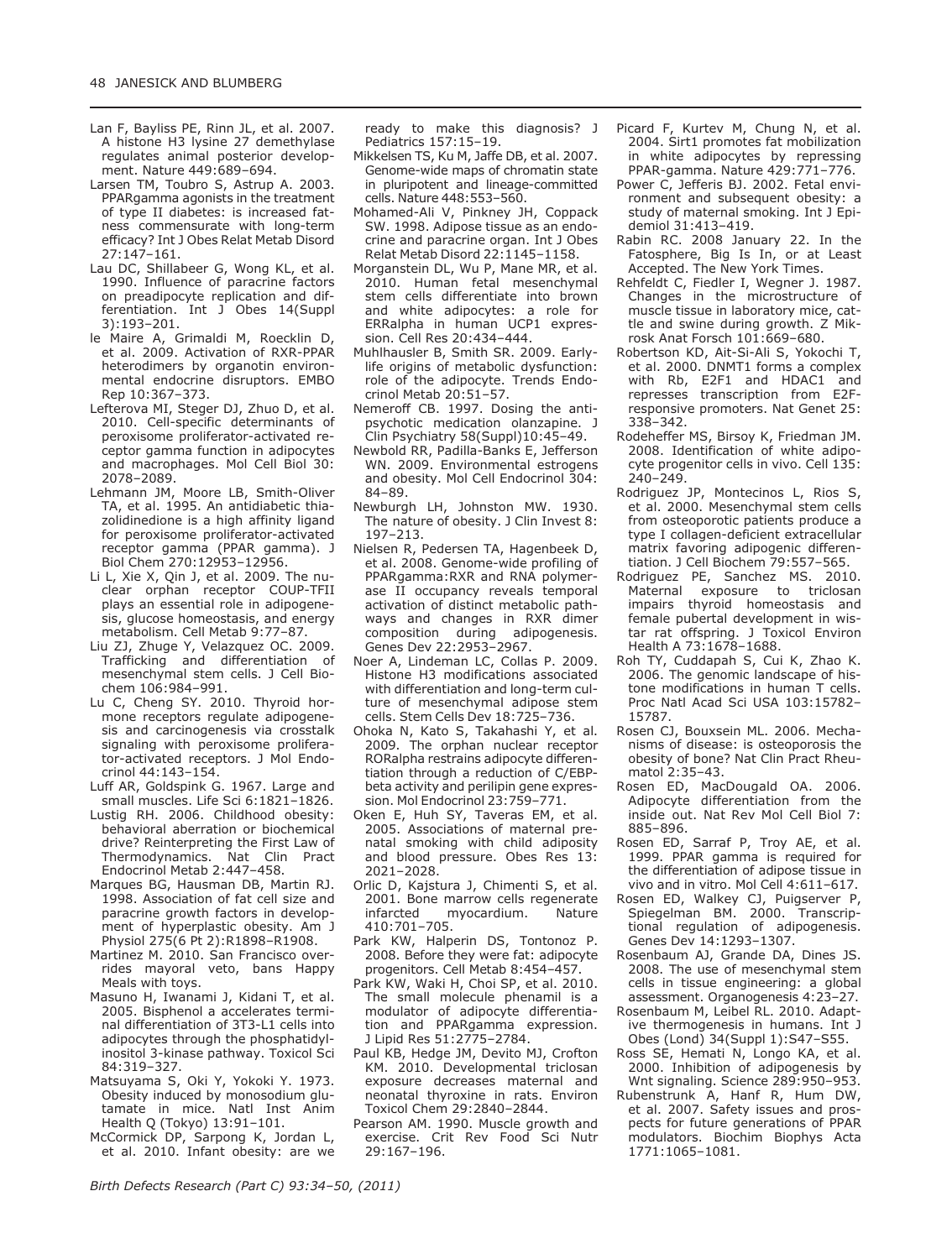- Rubin BS, Murray MK, Damassa DA, et al. 2001. Perinatal exposure to low doses of bisphenol A affects body weight, patterns of estrous cyclicity, and plasma LH levels. Environ Health Perspect 109:675–680.
- Rubin BS, Soto AM. 2009. Bisphenol A: Perinatal exposure and body weight. Mol Cell Endocrinol 304:55–62.
- Rupnick MA, Panigrahy D, Zhang CY, et al. 2002. Adipose tissue mass can be regulated through the vasculature. Proc Natl Acad Sci USA 99: 10730–10735.
- Ryan KK, Haller AM, Sorrell JE, et al. 2010. Perinatal exposure to bisphenol-a and the development of metabolic syndrome in CD-1 mice. Endocrinology 151:2603–2612.
- Saito T, Abe D, Sekiya K. 2009. Flavanone exhibits PPARqamma ligand activity and enhances differentiation of 3T3-L1 adipocytes. Biochem Biophys Res Commun 380:281–285.
- Sakurai K, Kawazuma M, Adachi T, et al. 2004. Bisphenol A affects glucose transport in mouse 3T3-F442A adipocytes. Br J Pharmacol 141:209–214.
- Salans LB, Cushman SW, Weismann RE. 1973. Studies of human adipose tissue. Adipose cell size and number in nonobese and obese patients. J Clin Invest 52:929–941.
- Sargis RM, Johnson DN, Choudhury RA, Brady MJ. 2010. Environmental endocrine disruptors promote adipogenesis in the 3T3-L1 cell line through glucocorticoid receptor activation. Obesity (Silver Spring) 18:1283–1288.
- Seale P, Bjork B, Yang W, et al. 2008. PRDM16 controls a brown fat/skeletal muscle switch. Nature 454:961–967.
- Seo JB, Moon HM, Kim WS, et al. 2004. Activated liver X receptors stimulate adipocyte differentiation through induction of peroxisome proliferator-activated receptor gamma expression. Mol Cell Biol 24:3430– 3444.
- Shao D, Lazar MA. 1997. Peroxisome proliferator activated receptor gamma, CCAAT/enhancer-binding protein alpha, and cell cycle status regulate the commitment to adipocyte differentiation. J Biol Chem 272:21473–21478.
- Sheldon W. 1940. The varieties of human physique: an introduction to constitutional psychology. New York: Harper & Bros.
- Sheldon WH, Dupertuis CW, McDermott E. 1954. Atlas of men: a guide for somatotyping the adult male at all ages. J Am Med Assoc 156:1294 c-1295.
- Shillabeer G, Forden JM, Lau DC. 1989. Induction of preadipocyte differentiation by mature fat cells in the rat. J Clin Invest 84:381–387.
- Shim WS, Do MY, Kim SK, et al. 2006. The long-term effects of rosiglitazone on serum lipid concentrations and body weight. Clin Endocrinol (Oxf) 65:453–459.
- Shockley KR, Rosen CJ, Churchill GA, Lecka-Czernik B. 2007. PPARgamma2 regulates a molecular signature of marrow mesenchymal stem cells. PPAR Res 2007:81219.
- Siersbaek R, Nielsen R, Mandrup S. 2010. PPARgamma in adipocyte differentiation and metabolism—novel insights from genome-wide studies. FEBS Lett.
- Sims EA, Horton ES. 1968. Endocrine and metabolic adaptation to obesity and starvation. Am J Clin Nutr 21: 1455–1470.<br>Skinner MK
- Guerrero-Bosagna C. 2009. Environmental signals and transgenerational epigenetics. Epigenomics 1:111–117.
- Slotkin TA. 2010. Does early-life exposure to organophosphate insecticides lead to prediabetes and obesity? Reprod Toxicol.
- Smink A, Ribas-Fito N, Garcia R, et al. 2008. Exposure to hexachlorobenzene during pregnancy increases the risk of overweight in children aged 6 years. Acta Paediatr 97:1465–1469.
- Smith CJ, Vasta V, Degerman E, et al. 1991. Hormone-sensitive cyclic GMPinhibited cyclic AMP phosphodiesterase in rat adipocytes. Regulation of insulin- and cAMP-dependent activation by phosphorylation. J Biol Chem 266:13385–13390.
- Somm E, Schwitzgebel VM, Vauthay DM, et al. 2008. Prenatal nicotine exposure alters early pancreatic islet and adipose tissue development with consequences on the control of body weight and glucose metabolism later in life. Endocrinology 149:6289–6299.
- Sorisky A, Magun R, Gagnon AM. 2000. Adipose cell apoptosis: death in the energy depot. Int J Obes Relat Metab Disord 24(Suppl 4):S3–S7.
- Spalding KL, Arner E, Westermark PO, et al. 2008. Dynamics of fat cell turnover in humans. Nature 453:783–787.
- Spiegelman BM, Flier JS. 2001. Obesity and the regulation of energy balance. Cell 104:531–543.
- Stahlhut RW, van Wijgaarden E, Dye TD, et al. 2007. Concentrations of urinary phthalate metabolites are associated with increased waist circumferece and insulin resistance in adult U.S. males. Environ Health Perspect 115:876–882.
- Stern JS, Batchelor BR, Hollander N, et al. 1972. Adipose-cell size and immunoreactive insulin levels in obese and normal-weight adults. Lancet 2:948–951.
- Student AK, Hsu RY, Lane MD. 1980. Induction of fatty acid synthetase synthesis in differentiating 3T3-L1 preadipocytes. J Biol Chem 255:4745–4750.
- Styner M, Sen B, Xie Z, et al. 2010. Indomethacin promotes adipogenesis of mesenchymal stem cells through a cyclooxygenase independent mechanism. J Cell Biochem 111:1042–1050.
- Sutanto MM, Ferguson KK, Sakuma H, et al. 2010. The silencing mediator of

retinoid and thyroid hormone receptors (SMRT) regulates adipose tissue accumulation and adipocyte insulin sensitivity in vivo. J Biol Chem 285: 18485–18495.

- Takacs ML, Abbott BD. 2007. Activation of mouse and human peroxisome proliferator-activated receptors  $(\alpha, \beta/\delta, \gamma)$  by perfluorooctanoic acid and perfluorooctane sulfonate. Toxicol Sci 95:108–117.
- Takada I, Kouzmenko AP, Kato S. 2009. Wnt and PPARgamma signaling in osteoblastogenesis and adipogenesis. Nat Rev Rheumatol 5:442– 447.
- Takahashi N, Goto T, Taimatsu A, et al. 2009. Bixin regulates mRNA expression involved in adipogenesis and enhances insulin sensitivity in 3T3-L1<br>adipocytes through PPARgamma adipocytes through activation. Biochem Biophys Res Commun 390:1372–1376.
- Tang QQ, Otto TC, Lane MD. 2004. Commitment of C3H10T1/2 pluripotent stem cells to the adipocyte lineage. Proc Natl Acad Sci USA 101: 9607–9611.
- Tang W, Zeve D, Suh JM, et al. 2008. White fat progenitor cells reside in the adipose vasculature. Science  $322.583 - 586$
- Taveras EM, Rifas-Shiman SL, Belfort MB, et al. 2009. Weight status in the first 6 months of life and obesity at 3 years of age. Pediatrics 123:1177–1183.
- Timmons JA, Wennmalm K, Larsson O, et al. 2007. Myogenic gene expression signature establishes that brown and white adipocytes originate from distinct cell lineages. Proc Natl Acad Sci USA 104:4401–4406.
- Tontonoz P, Hu E, Spiegelman BM. 1994. Stimulation of adipogenesis in fibroblasts by PPAR gamma 2, a lipid-activated transcription factor. Cell 79:1147–1156.
- Tontonoz P, Nagy L, Alvarez JG, et al. 1998. PPARgamma promotes monocyte/macrophage differentiation and uptake of oxidized LDL. Cell 93: 241–252.
- Tontonoz P, Spiegelman BM. 2008. Fat and beyond: the diverse biology of PPARgamma. Annu Rev Biochem 77: 289–312.
- Van Harmelen V, Reynisdottir S, Eriksson P, et al. 1998. Leptin secretion from subcutaneous and visceral adipose tissue in women. Diabetes 47:913–917.
- Van Inwegen RG, Robison GA, Thompson WJ. 1975. Cyclic nucleotide phosphodiesterases and thyroid hormones. J Biol Chem 250:2452– 2456.
- Vanden Heuvel JP, Thompson JT, Frame SR, Gillies PJ. 2006. Differential activation of nuclear receptors by perfluorinated fatty acid analogs and natural fatty acids: a comparison of human, mouse, and rat peroxisome proliferator-activated receptor-alpha, -beta, and -gamma, liver X receptor-